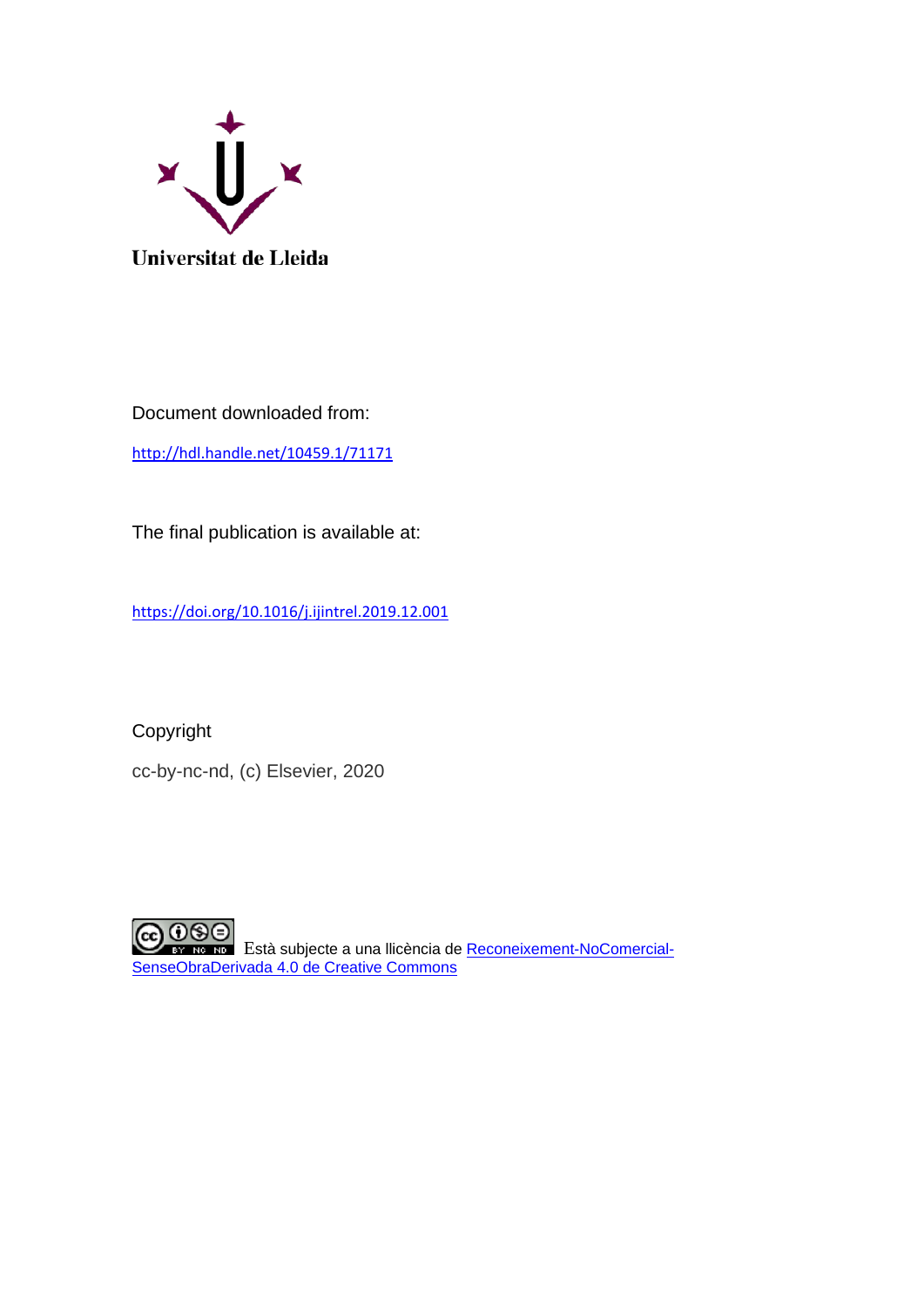Identity and linguistic acculturation expectations.

The attitudes of Western Catalan high-school students towards Moroccans and

Romanians

Isabel Sáenz Hernández, Cecilio Lapresta-Rey, Maria Adelina Ianos and Cristina

Petreñas

University of Lleida

Corresponding author:

Isabel Sáenz Hernández

E-mail address: isaenzhernandez@geosoc.udl.cat

Department of Geography and Sociology, University of Lleida

Plaça Victor Siurana 1, 25003, Lleida (Spain)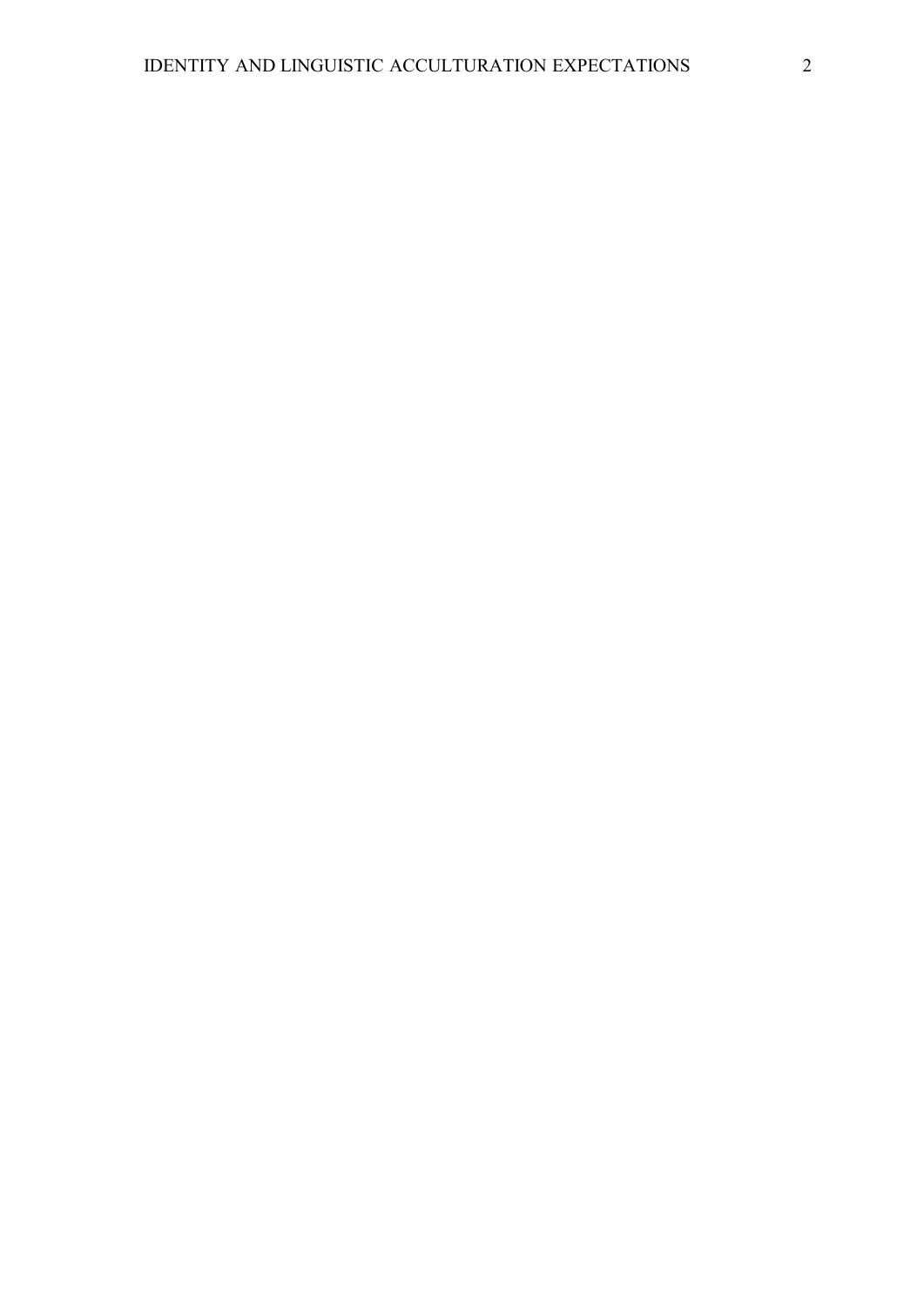#### Abstract

This study analyzes the influence of identity complexity on the linguistic acculturation expectations that Catalan high-school students hold towards their peers of Moroccan and Romanian origin. It also takes into account social status and cultural proximity, expecting higher expectations of linguistic integration towards Romanians. Using a 5-point Likert scale, 345 autochthonous high-school students were asked about their degree of self-identification with Spain and Catalonia. Then, they responded to several questions concerning linguistic acculturation expectations regarding Romanians and Moroccans. While integration is the most popular profile for all three groups, the bicultural identity group scored the highest, followed by the Catalan identity group and the Spanish identity group ranking last. Bicultural identification was also a significant predictor for all integration measures, as was Catalan identification for 'integration to Catalan' and 'integration to Spanish and Catalan'. However, the distinctions between answers regarding Romanians and Moroccans were scant. We conclude that incorporating the languages of immigration into a bilingual host society is not only possible, it may even be more welcoming. The potential of working with the concept of identity complexity to decrease black and white thinking and foster tolerance is also discussed.

*Keywords*: Acculturation, linguistic acculturation, self-identification, identity complexity, Catalonia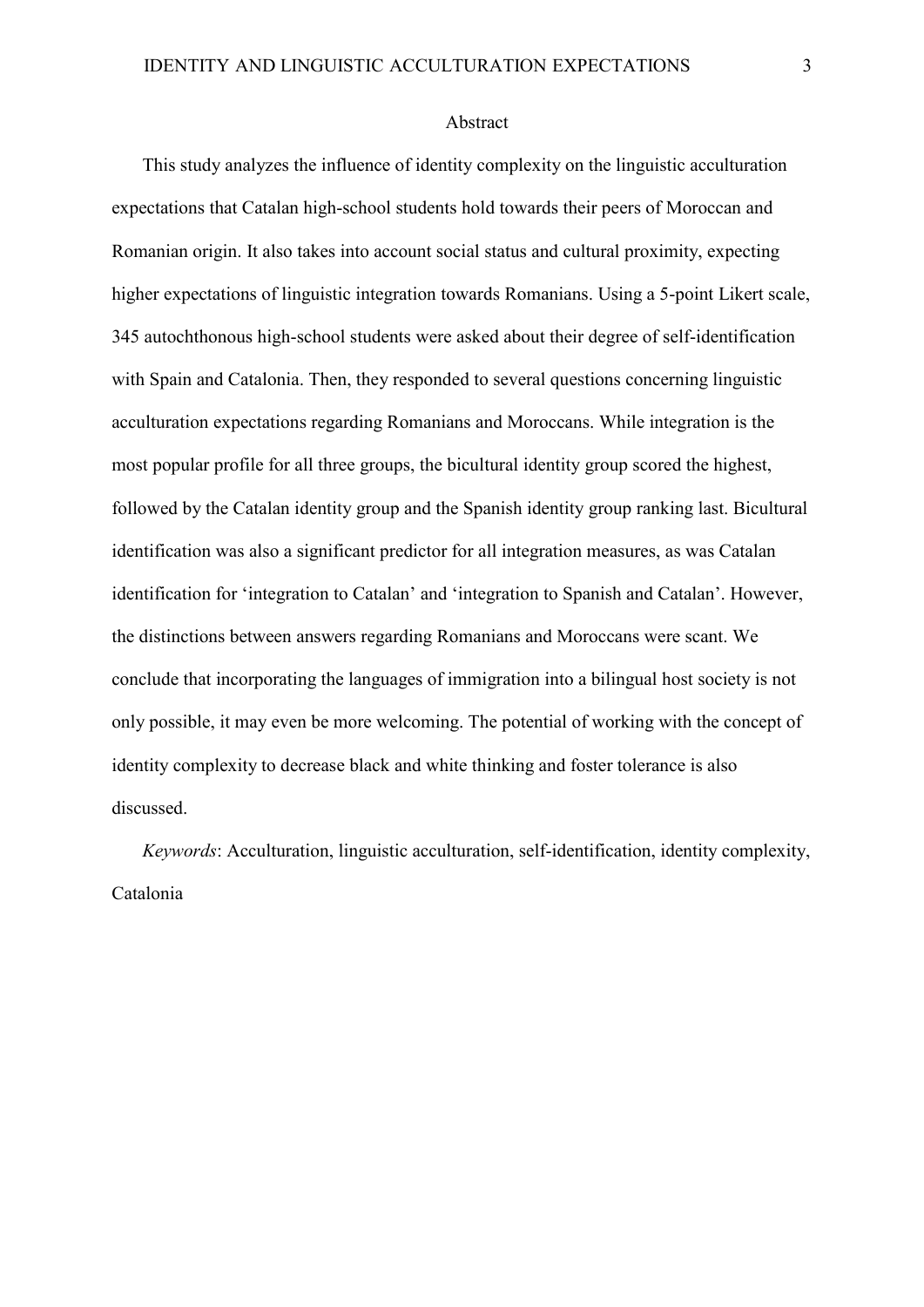#### **Introduction**

Immigration to a new country can be a difficult and stressful process. Immigrants face the challenges of adjusting to a new society and its expectations towards them, learning the language, and often navigating discrimination and economic hardship. Especially in the case of descendants of immigrants, it may entail a reconfiguration of their sense of self and belonging, as they construct their identities and adapt their behaviors. Research on acculturation covers this sociocultural, psychological and often linguistic change that results from intergroup contact (Berry, 1997, 2005; Berry & Hou, 2016).

While people of immigrant origin go through the process of adjusting to a new environment, they may or may not keep their original cultural and linguistic elements and adopt those of the host society to different degrees. These acculturation patterns greatly affect their experience and are heavily influenced by the acculturation expectations that the host population projects on them. This is particularly relevant when studying the sociocultural integration of immigrant groups, because significant differences between the acculturation strategies of the people of immigrant origin and the expectations of the host population may impede their successful integration and result in intergroup conflict.

In the case of Catalonia, an Autonomous Community in Spain, Spanish and Catalan coexist as official languages and are often associated with opposing identities. The multiple languages and identities arising from immigration are added to this context, creating a multilingual and multicultural society. Social identity complexity theory suggests that a bicultural host community such as that of Catalonia will be likely to endorse integration. Furthermore, the Catalan education policies explicitly intend to promote multiculturalism and multilingualism, as shown by the promotion of language of origin classes (only in the case of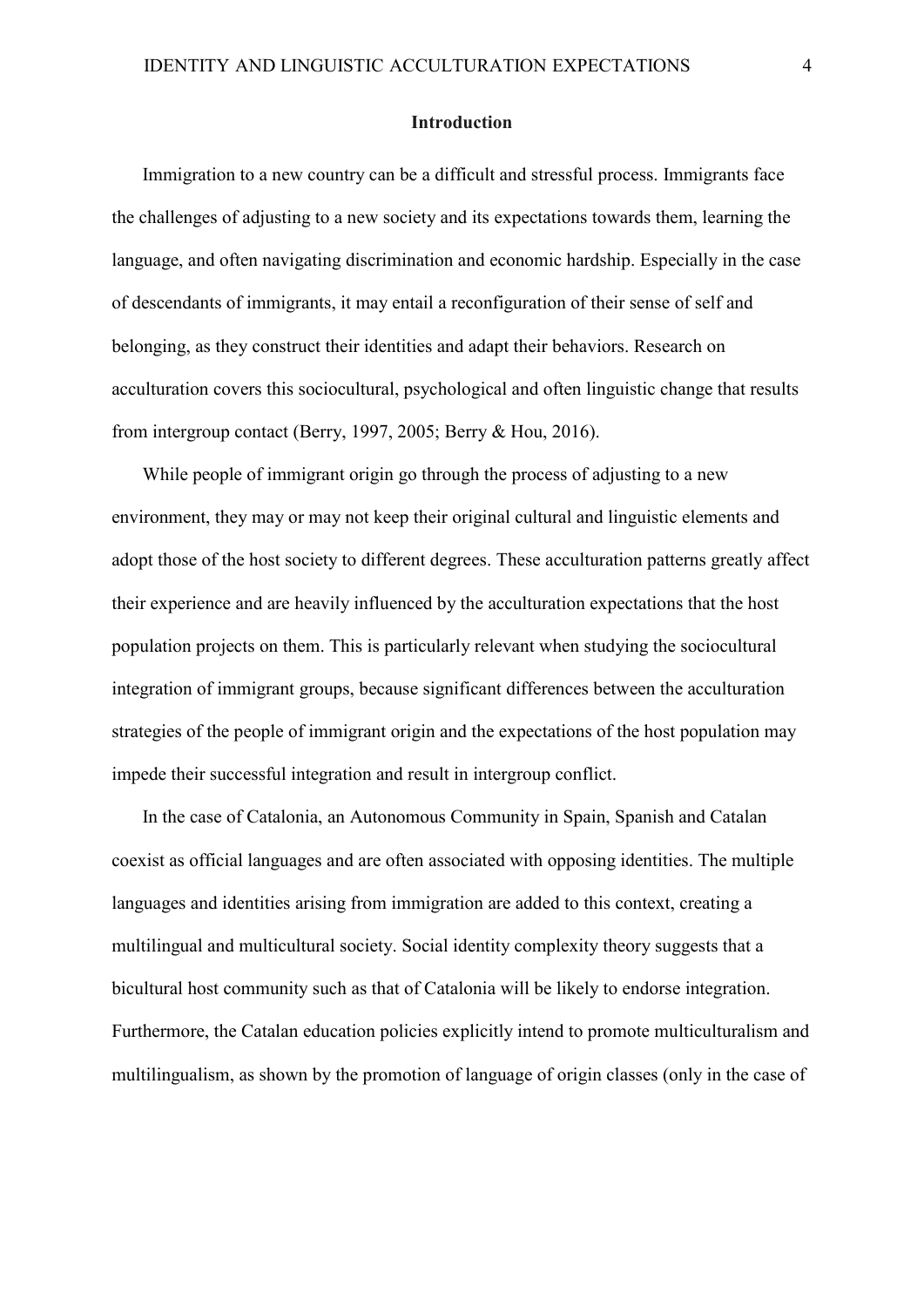some languages<sup>[1](#page-5-0)</sup>), which makes the Catalan education system a very interesting context for this line of research.

Bearing all this in mind, this paper aims to analyze the linguistic acculturation expectations presented by young people in secondary education in Catalonia, and how these expectations are affected by their self-identification and the origin of the immigrant group in question.

#### **Acculturation theory**

 $\overline{a}$ 

Acculturation can be defined as those phenomena which result when groups of individuals having different cultures come into continuous first-hand contact (Redfield, Linton and Herskovits, 1939, p. 149).

Berry (1997; 2005) conceptualized four acculturation strategies, determined by the degree of cultural maintenance of the heritage culture and the degree of adoption of the dominant culture. This results in four acculturation profiles: (1) assimilation: a relative tendency towards high adoption of the culture of the larger society, as well as low maintenance of the heritage culture; (2) separation: low adoption of the culture of the larger society and high maintenance of the heritage culture; (3) integration: high adoption and maintenance of both, and (4) marginalization: low levels of both.

The literature tends to present the integration profile as the ideal one, as it promotes the inclusion of minority groups in the mainstream society while valuing their heritage cultural background. There is also evidence linking this profile to higher levels of wellbeing, selfesteem and mental health, both in international studies and in the context of Spain (Berry & Sabatier, 2010; Retortillo & Rodriguez, 2010). However, this is based on the assumption that immigrant communities are free to choose how they wish to acculturate, which is often not

<span id="page-5-0"></span><sup>&</sup>lt;sup>1</sup> Currently Amazigh, Arabic, Bengali, Chinese, Dutch, Portuguese, Quechua, Romanian, Ukrainian, and Urdu are offered (Generalitat de Catalunya, Department of Education, 2019).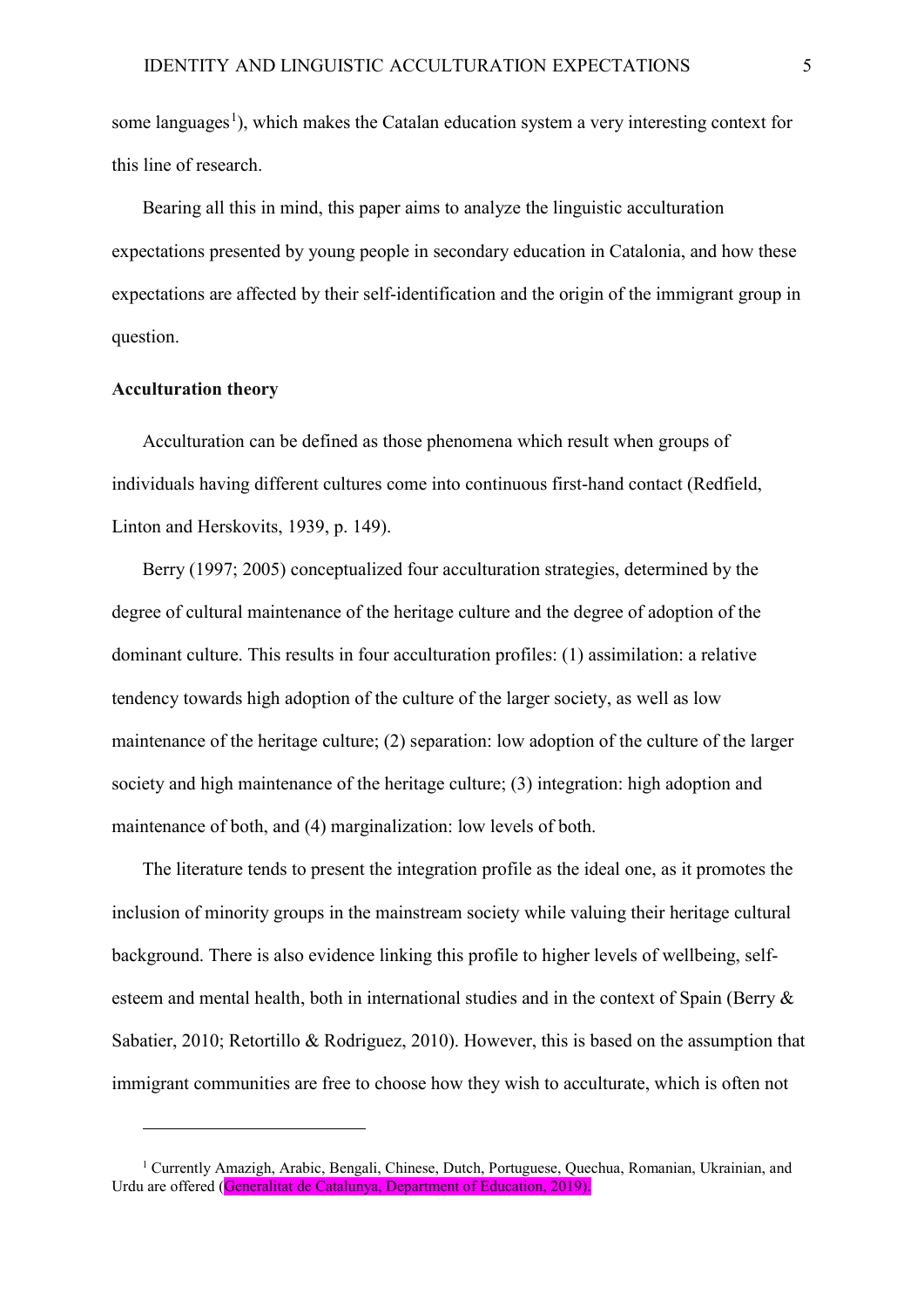the case. The dominant society may show preference for or even enforce certain acculturation patterns on immigrant groups. Minority groups that live in less welcoming societies or feel rejection towards their culture will often present more assimilation and separation profiles, since a high degree of maintenance of both the minority and the mainstream culture may not be seen as a viable option (Saleem, Dubow, Lee, & Huesmann, 2018; Storm, Sobolewska, & Ford, 2017; Yaǧmur & van de Vijver, 2012).

In Spain, acculturation studies have focused on the relationship between acculturation profiles and factors such as prejudice, mental health and social integration, with integration strategies consistently showing positive outcomes (see Julián, 2017 for a comprehensive literature review). There has also been an interest in opposing acculturation strategies and expectations between host and immigrant populations in different domains, and how they can lead to potential intergroup conflict (Navas, Pumares Fernández, et al., 2004; Navas, Rojas, & García, 2011; Rojas, Sayans-Jiménez, & Luque, 2012). However, although language is widely recognized as a crucial element of acculturation processes (Gaudet & Clément, 2009) and is usually one of the elements that make up acculturation profiles in research, the studies that have focused on linguistic acculturation are scarce.

Language is a vital factor in the acculturation process, since it is the main vehicle that carries the cultural knowledge and social representations present in a community. It is also quintessential to the complex process of identity construction and the feeling of belonging to a group (Heller, 2008), which supports the relevance of studying acculturation processes in the linguistic domain. Linguistic acculturation strategies can be grouped into the same four profiles according to the degree of maintenance of the language(s) of origin and adoption of the language(s) of the host community, and this includes not only the actual usage of these languages, but also the symbolic weight that each person attributes to them. Linguistic acculturation strategies are heavily influenced by a variety of factors, such as the linguistic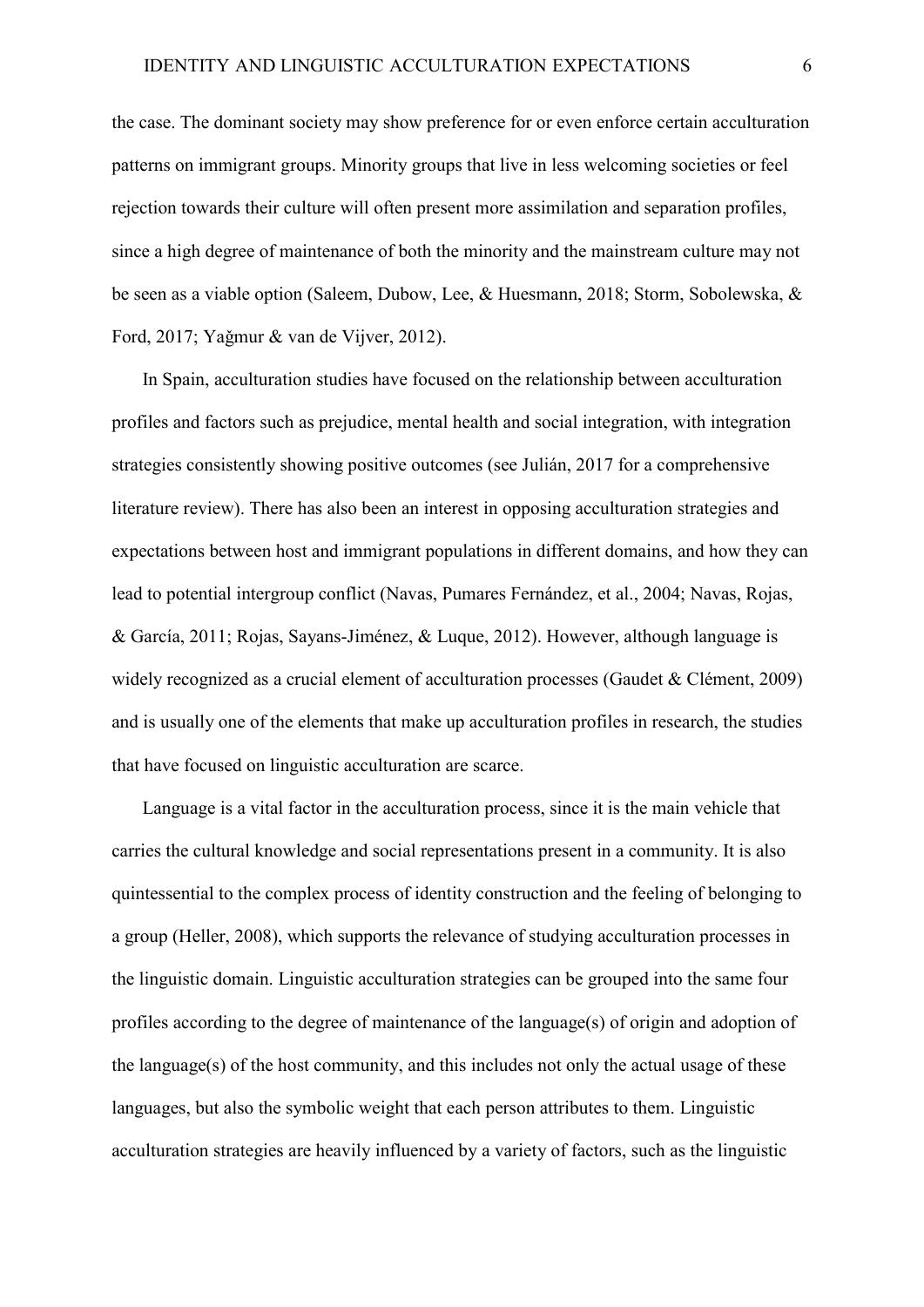policies of the host community, the ethnolinguistic vitality of minorities, and the historical background of each group. A suitable example of this is a study by Yaǧmur and van de Vijver (2012), who analyzed the linguistic and cultural acculturation patterns of Turks in Australia, France, Germany and the Netherlands. They observed that the countries whose policies tend to promote assimilation, while seemed to succeed at enforcing the use of the host language, did not achieve a sense of belonging in the immigrant group. On the other hand, in countries that acknowledged the culture and languages of immigration, Turkish immigrants identified more strongly with the host community, resulting in a more cohesive coexistence. Berry et al. (2006) reached similar conclusions in their study analyzing linguistic (among other) patterns in thirteen countries. Furthermore, bilingual communities such as Quebec and the Basque Country tend to endorse integration profiles. (Larrañaga, Garcia, Azurmendi, & Bourhis, 2016; Montaruli, Bourhis, Azurmendi, & Larrañaga, 2011; Montreuil & Bourhis, 2004). Considering the bilingual nature of Catalonia, we hypothesized that our participants would also endorse linguistic integration for immigrant groups more than the other acculturation profiles.

#### **Differences in expectations: cultural distance and social status**

As has been said above, the host community also present acculturation expectations that affect how the immigrant groups behave and how they are perceived. These may vary depending on a number of factors and one of the most influential ones is the immigrant groups' origin. Mainstream society may feel more welcoming towards origins of higher status, less cultural distance, or that are seen as less threatening. Research has shown that the dominant society is more likely to endorse integration when it comes to a valued cultural group, as opposed to devalued groups, where attitudes of assimilation and segregation tend to be comparatively higher (Montreuil & Bourhis, 2001, 2004). These ethnic hierarchies tend also to be shared by minority and immigrant communities, since another minority group that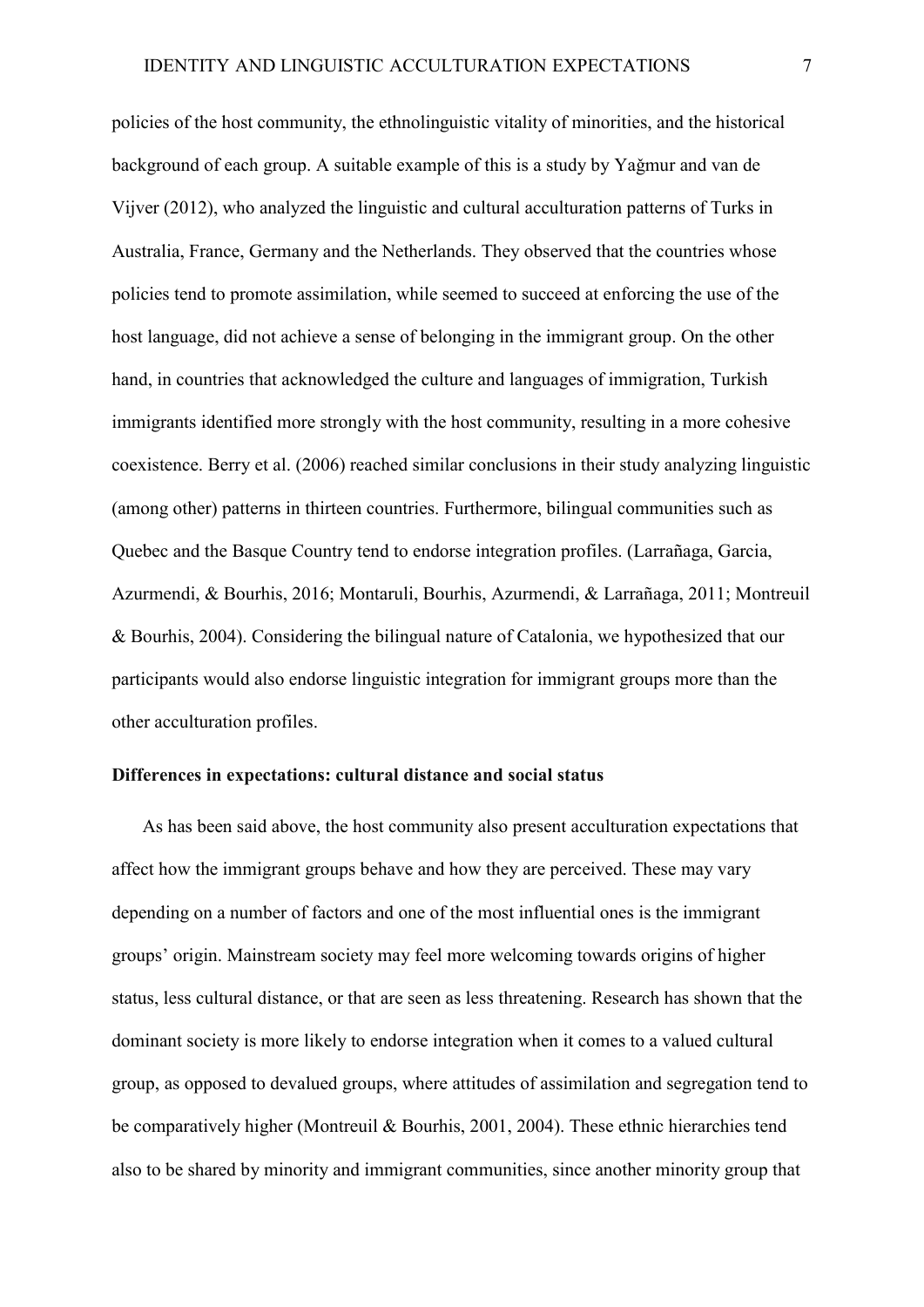perceives itself as being higher in the hierarchy may also decrease its contact with devalued groups, as this may risk its own status (Storm et al., 2017). This effect can be even greater towards the second generation of immigrants (Kunst & Sam, 2014). Furthermore, a higher degree of perceived discrimination may increase feelings of cultural distance and separation for minority groups, resulting in a vicious circle (Saleem et al., 2018; Storm et al., 2017). All of these factors related to devalued groups have been associated with immigrants of Muslim background living in western countries (Bleich, 2009; Gattino, Miglietta, Rizzo, & Testa, 2016; Saleem et al., 2018; Spiegler, Güngör, & Leyendecker, 2016; Storm et al., 2017), which could be applied to Moroccans, the largest immigrant group in Spain (IDESCAT, 2018a). There is research highlighting the potential conflict of opposing views in acculturation between Spanish locals and people of Moroccan descent, particularly in the core cultural values, which is directly related to prejudice towards this community (Navas, Pumares, et al., 2004; Navas et al., 2011).

Both Moroccans and Romanians could be considered devalued groups, and studies have shown that Romanians' perceived discrimination scores in Spain were similar to Moroccans' (Fernández, Silván-Ferrero, Molero, Gaviria, & García-Ael, 2015). However, studies conducted in various Spanish regions suggests that perceived cultural proximity plays an important role in the acculturation expectations placed by locals, with a preference for integration being significantly related to perceived cultural closeness (Rojas et al., 2012). This could, again, result in more detrimental acculturation attitudes towards Moroccans. In our study we expected participants to present higher linguistic integration scores regarding Romanians and lower regarding Moroccans.

## **Social identity and acculturation expectations**

On the other hand, since host communities are also diverse and heterogeneous, people may present diverse self-identifications and belong to different social groups, which, in turn,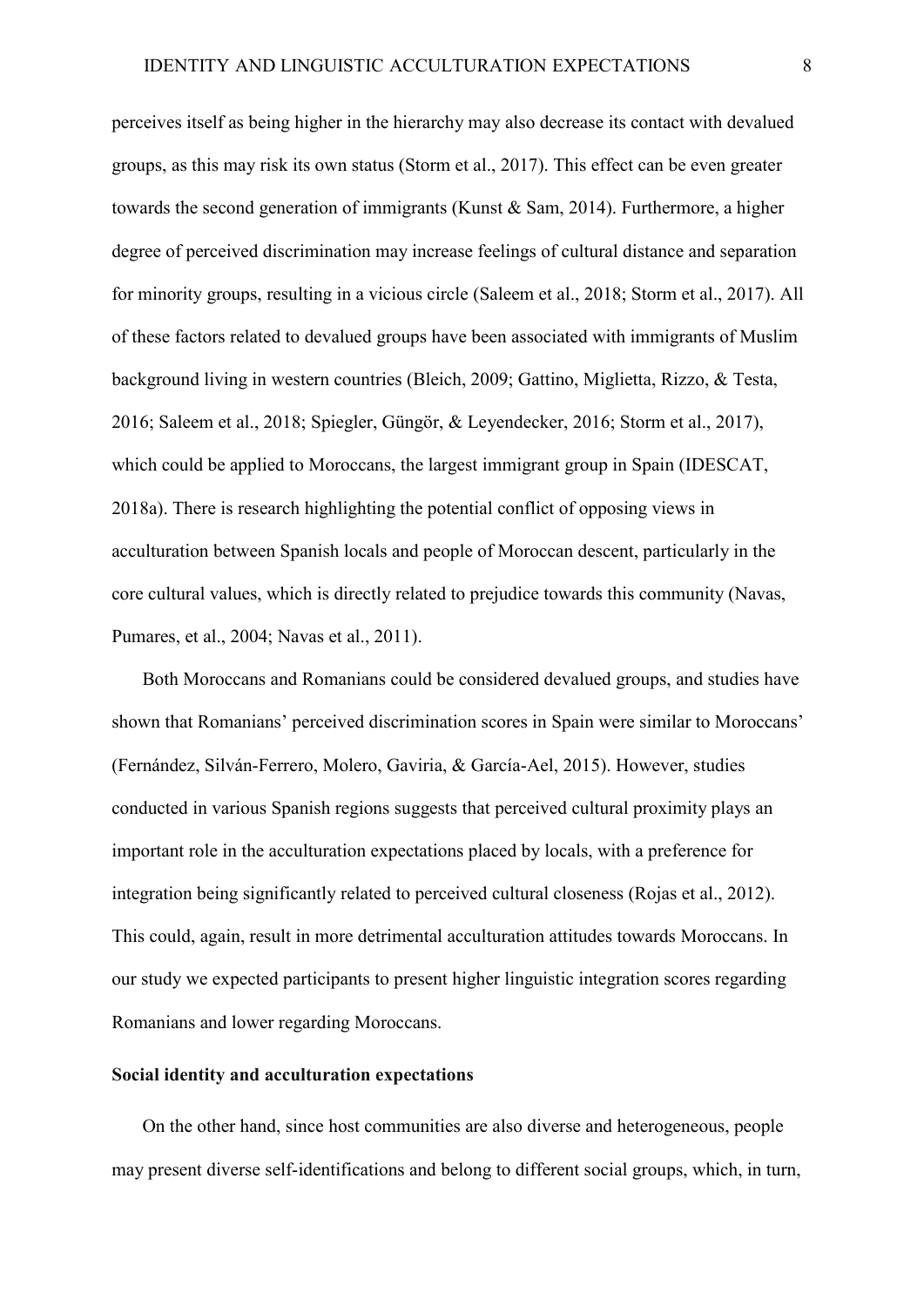influence linguistic attitudes and expectations placed on other groups. This sense of who someone is, based on belonging to a specific social group, was presented by Tajfel (1972, 1978, 1981) and Tajfel and Turner (1979) through their Social Identity Theory. This construct includes various factors such as the positive or negative judgements and emotions that each individual associates with being a member of this group, and how it affects their vision of the world, through social categorization, social comparison and self-categorization.

This is closely related to the construct of social identity complexity, which refers to the perceived degree of compatibility or overlap between identities or belonging to different social groups (Roccas & Brewer, 2002). Since multiple group membership reduces the importance of ingroup-outgroup categorizations, research suggests that more complex identities, such as multicultural and multilingual identities, are related to integration profiles and higher degrees of tolerance towards diversity (Brewer & Pierce, 2005; Huff, Lee, & Hong, 2017; Saleem et al., 2018). Nevertheless, this may vary depending on the specific characteristics of each context. For example, a study carried out in Quebec, Canada, contradicted this hypothesis, as it showed that Anglophones endorsed more individualism and integration and less assimilation than Francophones. The authors associated this discrepancy to the more welcoming history of Protestant English schools in Quebec, as opposed to Catholic French ones, that had excluded most non-Catholic immigrants (Montreuil & Bourhis, 2004).

As we have said, linguistic acculturation profiles, and linguistic acculturation expectations in particular, are understudied subjects. However, some studies that were conducted in the Basque Autonomous Community have partially supported the effect of selfidentification on the general acculturation expectations that locals hold regarding immigration. In a study in the Basque Country (Spain), Larrañaga, Garcia, Azurmendi and Bourhis (2016), found that the bicultural identity group (those who identified with both Spain and the Basque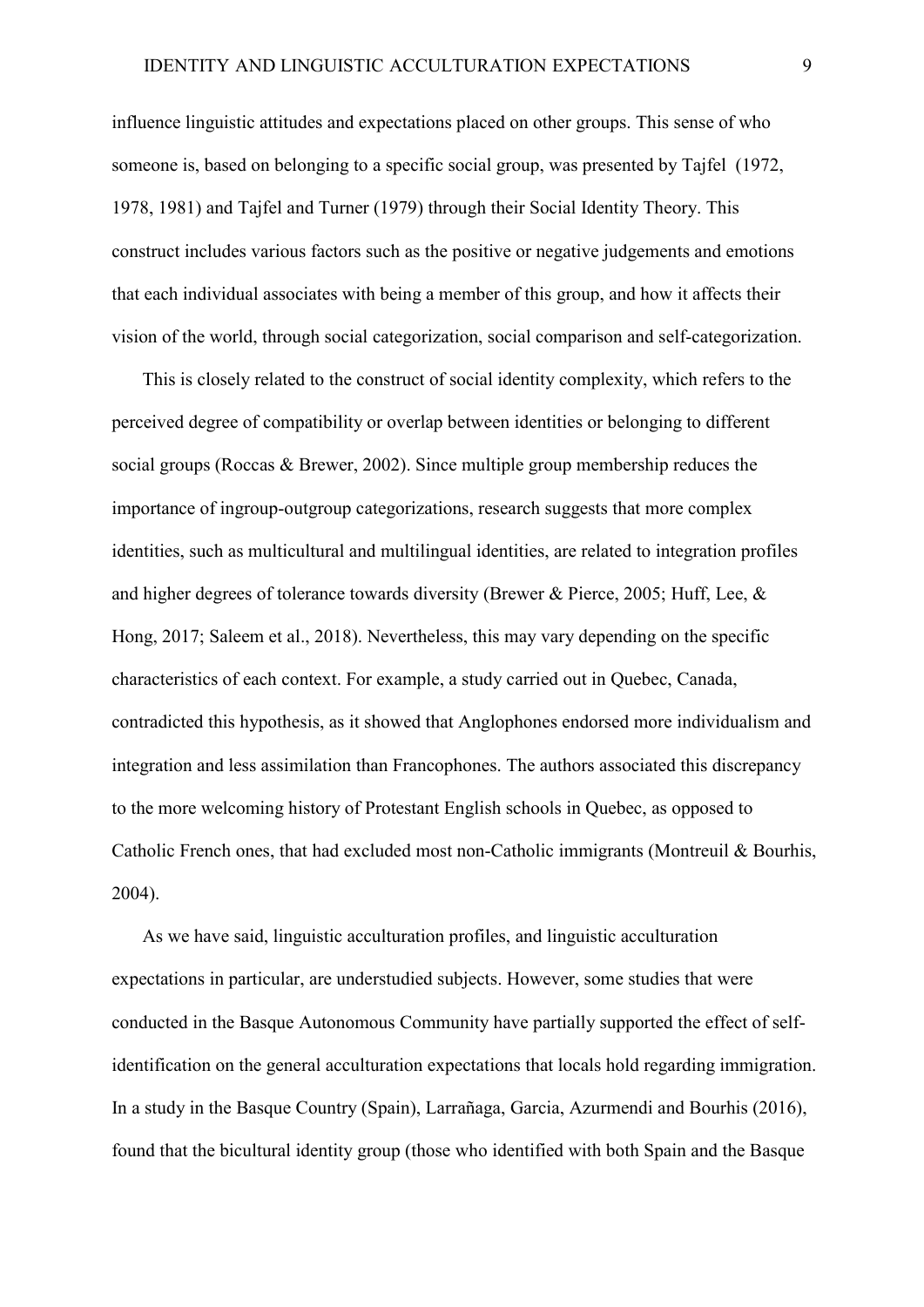Country) scored higher for individualism and lower for assimilation than those who mainly identified with Spain, but no significant relationships were found with the group that mainly identified with the Basque Country or the other acculturation profiles. The authors argue that despite only identifying with one cultural group, the Basque identity group was still highly bilingual, which might make them more similar to the bicultural group than the more monolingual Spanish identity group. Similar results were found in other studies, where the Spanish group showed less desire to interact with the immigrant groups than the Basques and the biculturals (Garcia, Larrañaga, Berasategi, & Azurmendi, 2017), and more intergroup conflict (Montaruli, Bourhis, & Azurmendi, 2011). On the other hand, in Montaruli, Bourhis, Azurmendi and Larrañaga, 2011, people in the Basque identity group were more supportive of integration towards Moroccans than those in the bicultural identity group.

Consistent with most of the literature on the topic, we hypothesized that participants that are able to reconcile the seemingly opposed Catalan and Spanish identity, and therefore present more complex, bicultural identities, will show higher linguistic integration scores than the other identity profiles. We also expected bicultural identity to be a significant predictor of integration scores.

## **Sociolinguistic context of Catalonia and linguistic policy**

 $\overline{a}$ 

Catalan and Spanish<sup>[2](#page-10-0)</sup> are currently the two official languages of the Autonomous Community of Catalonia. However, Catalan has suffered numerous periods of centralization policies, with the severe repression under Franco's dictatorship (1939-1975) being the most

<span id="page-10-0"></span><sup>&</sup>lt;sup>2</sup> Aranese Occitan has also enjoyed the status of official language in Catalonia since 2010, but it is only used in a small region called the Valley of Aran which is not part of this study (Generalitat de Catalunya, 2015).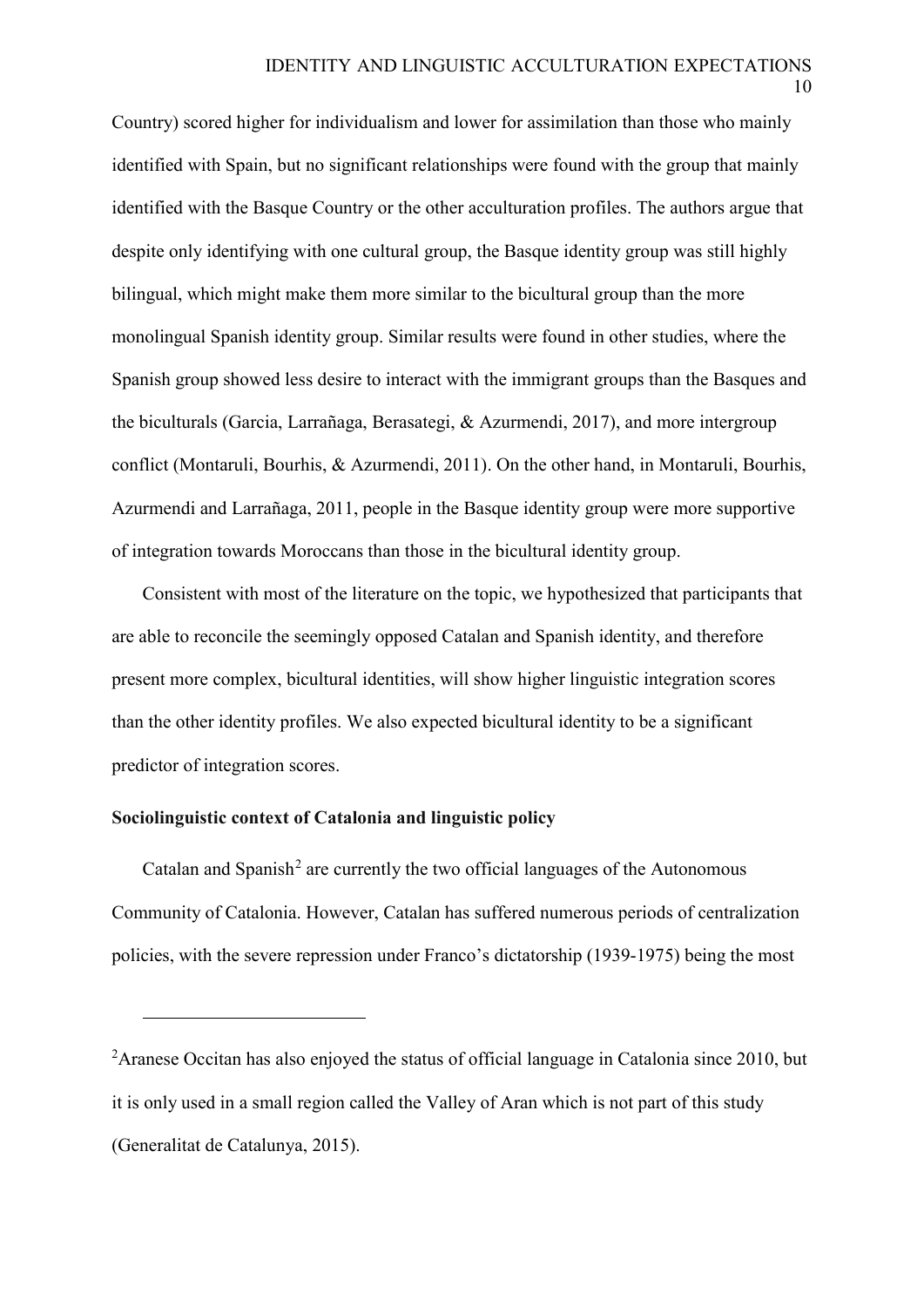11

recent. During the following period, and after establishing an autonomous Catalan government in 1980, political documents and language normalization policies have mainly emphasized the importance of preserving the language to protect Catalan identity and culture. However, the rapid increase in foreign residents in Catalonia since the beginning of the 21<sup>st</sup> century (less than 200,000 to over one million since the beginning of the millennium, mainly during the first eight years, IDESCAT, 2018a), re-framed the role of language. The new Plan for Language and Social Cohesion then presented Catalan as an asset for social cohesion in a multicultural society (Generalitat de Catalunya, 2007; 2009; Pujolar, 2010; Arnau & Vila, 2013).

The 2008 Spanish financial crisis prompted a change in education policy, as the constant arrival of newcomers ceased, and the local population started to emigrate to foreign countries. The main goal of the Citizenship and Migrations plan (2013-2016) and its current successor of 2017 was that all students had to be fluent in both Spanish and Catalan by the end of compulsory education, while incorporating one or two foreign languages. This was to be achieved by maintaining Catalan as the vehicular language in school settings, but also promoting the maintenance of the heritage languages of the immigrant population through 'Language of Origin Programs' (Department of Education, 2017). Another important step was the establishment of Plurilingual Linguistic Projects for schools. Following this plan, each institution designs a linguistic teaching plan according to the background of its students and submits it to the Department of Education (Department of Education, 2017).

Foreign residents currently make up 15% of the total population in Catalonia, with Moroccans and Romanians being the two largest groups (IDESCAT, 2018a). The amount of people with immigrant background is even higher, as this does not include those who have obtained a Spanish citizenship or have been born in Spain from immigrant families. As for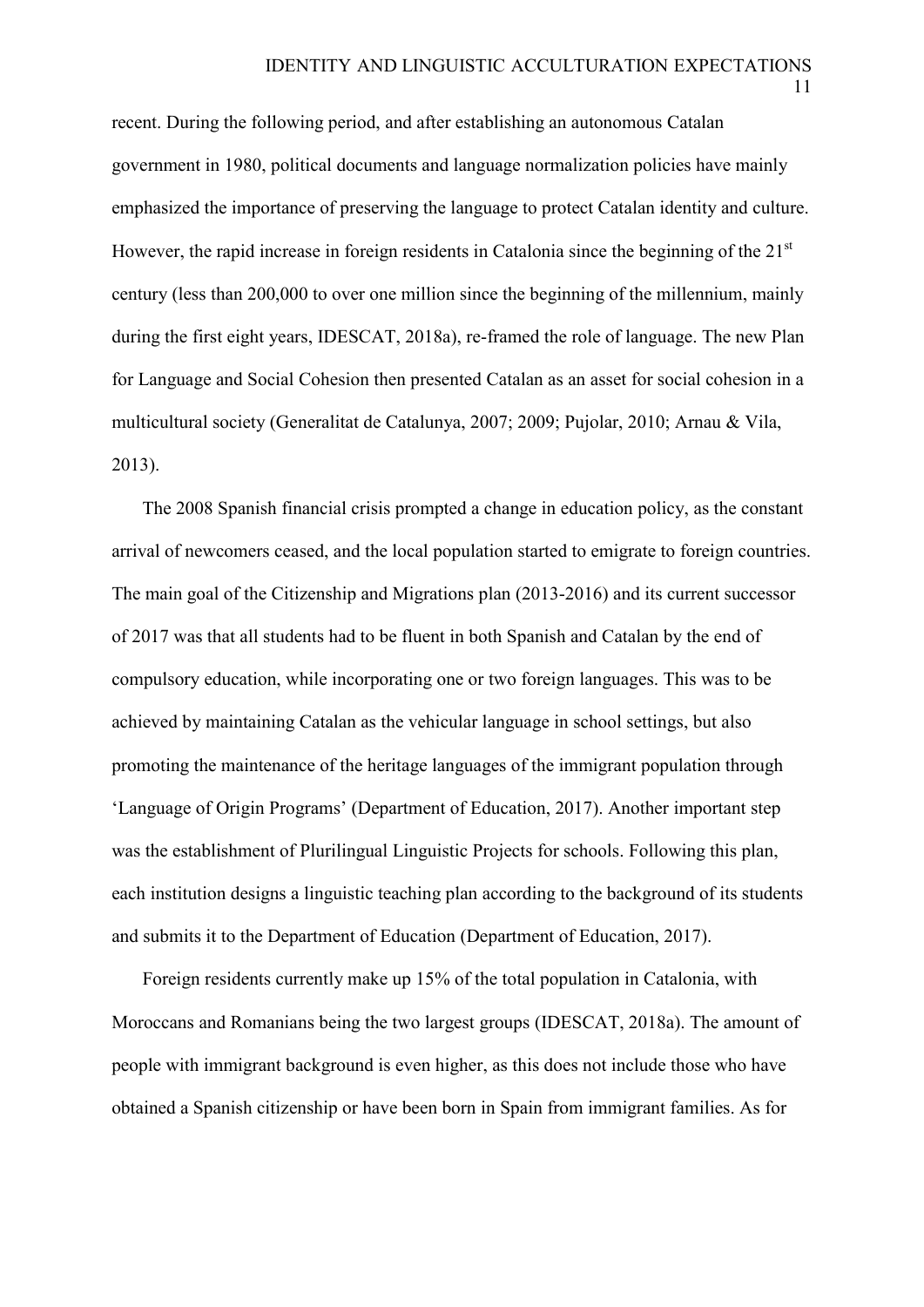the province of Lleida, where this study takes place, the foreign resident ratio rises to 17'34%, making this type of research necessary, considering the educational implications in the region.

Despite attending Catalan-medium education, research shows significant differences between Spanish and Catalan learning among immigrant students. While Spanish acquisition seems to be relatively uniform across Catalonia, Catalan knowledge highly depends on the most commonly used language of their sociolinguistic environment and social networks (Arnau & Vila, 2013), with Catalan adoption strongly related the possibility of upward social mobility (Alarcón & Garzón, 2013). At the same time, native Catalan speakers tend to reinforce this divide by switching to Spanish by default when speaking to people that appear foreign, which hinders their exposure and participation in Catalan communicative contexts (Pujolar, 2010).

# **Objectives**

The aim of this study was to explore the linguistic acculturation expectations that autochthonous students have regarding their peers of Moroccan and Romanian origin, and the role that self-identification plays in them.

Regarding overall acculturation expectations, it was hypothesized that integration would be the most highly endorsed acculturation strategy among all participants. We also expected students to present higher integration scores towards Romanians than Moroccans.

As for the role of identity complexity, we hypothesized that those with a bicultural identity profile would present the highest integration scores, while the more polarized identity groups would favor the language associated with their identity. It was also expected that bicultural identity would also be a significant predictor of integration scores regarding the descendants of immigrants.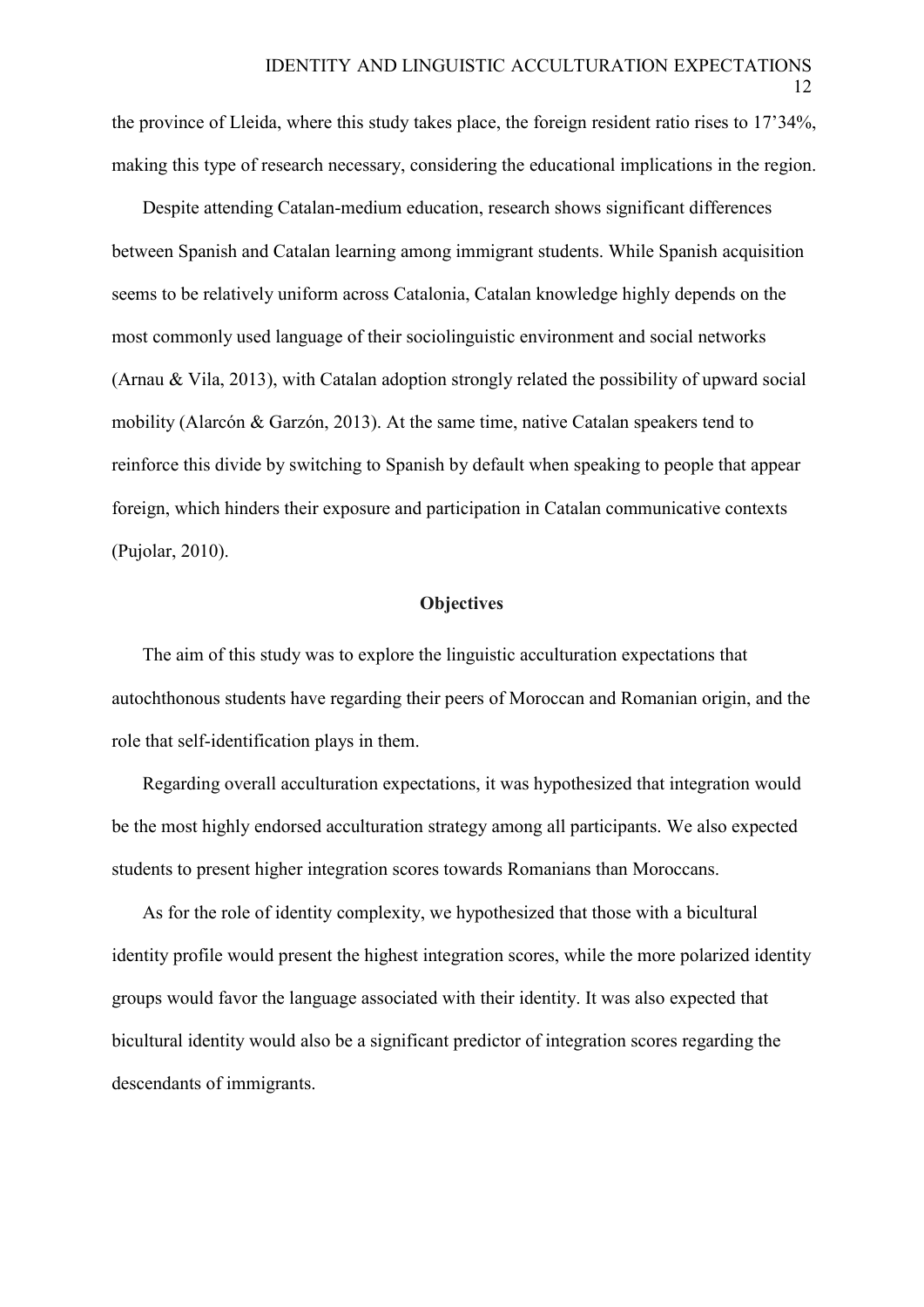#### **Method**

## **Participants**

The participants in this study were 345 autochthonous students of six high schools in the province of Lleida (50.7% female, 49.3% male). Participants born in Spain and whose both parents had also been born in Spain were considered 'autochthonous'. They were in their 3rd and  $4<sup>th</sup>$  years of secondary education and their ages ranged from 14 to 18 years ( $M = 15.04$ )  $SD = .793$ ). All of them were born in Catalonia, Spain. As for their parents, 80.6% of the fathers and 85.5 of the mothers were born in Catalonia, and the rest in other areas of Spain.

## **Procedure**

After obtaining the necessary permissions from the Department of Education, six secondary education centers from the province of Lleida were selected, following the directions of education authorities on the topic of immigrant students. Three of them were located in the city of Lleida and three in smaller towns of the province. One of them was semi-private and the rest were public schools. A research team visited each center at a scheduled time and distributed the questionnaires to each class in the selected age range. The questionnaires took around 45 minutes to complete.

This study follows the ethical standards set by the European Union, the data collection being done with the participants' free and informed consent and following the principles of anonymity and confidentiality.

#### **Instrument**

The participants were given a questionnaire requiring sociodemographic information such as age, gender, their first language, their place of birth, and their parents' birthplace and education level. Then they were asked to agree using a 5-point Likert scale to a series of questions regarding their linguistic acculturation expectations towards Moroccan and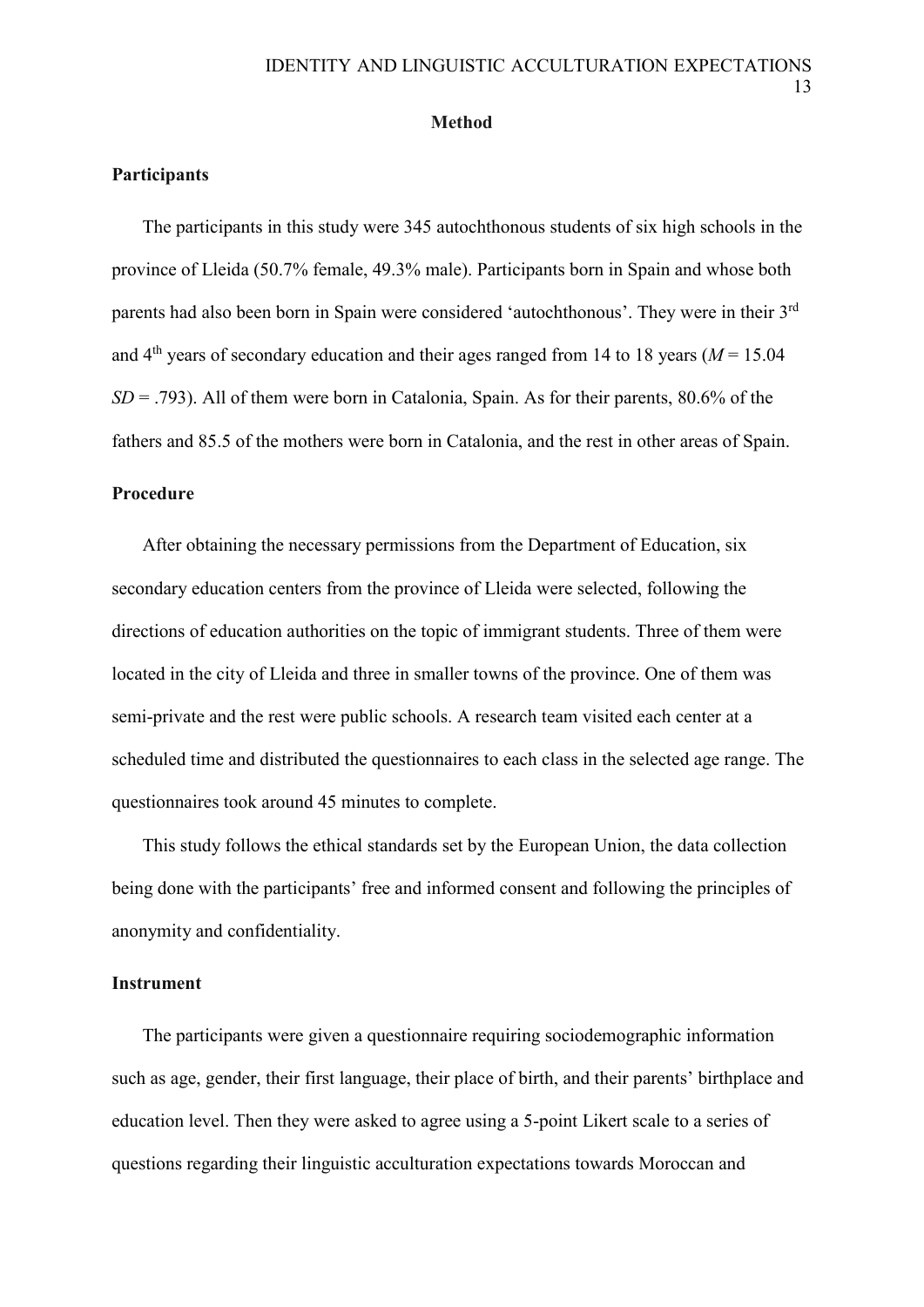Romanian immigrants. Drawing the conceptual inspiration from the work of Berry (1997, 2005), Bourhis et al. (1997) and Navas (2004), the scale was adapted from Berry et al.'s acculturation measure (2006) to focus on linguistic acculturation and to fit Catalonia's bilingual situation. The participants responded twice, once about Moroccans and once about Romanians.

# **Measures**

# *Sociodemographic variables*

Participants were asked to write their age, gender and first language. They also had to select their mother's and father's birth place between two options: (1) Catalonia and (2) rest of Spain. Finally, they wrote both of their parents' education level, that was later grouped into (1) No studies / primary education, (2) secondary education and (3) university.

# *Linguistic acculturation expectations*

Berry's (2006) four acculturation profiles were adapted to focus on the linguistic domain of acculturation.

- *Linguistic separation*: Understood as the expectation that people of immigrant origin should value their ethnic language more than the local languages.
- *Linguistic assimilation*: The opinion that people of immigrant origin should value the local languages more than their ethnic language.
- *Linguistic integration*: The expectation that they should value their ethnic language to the same degree than the local languages.
- *Linguistic marginalization*: The position that they should not have to value any specific language.

These were adapted to the multilingual nature of our sample where two local languages had to be taken into account. They were operationalized through a series of questions consisting of a 5-point Likert scale, where 1 meant 'completely disagree' and 5 meant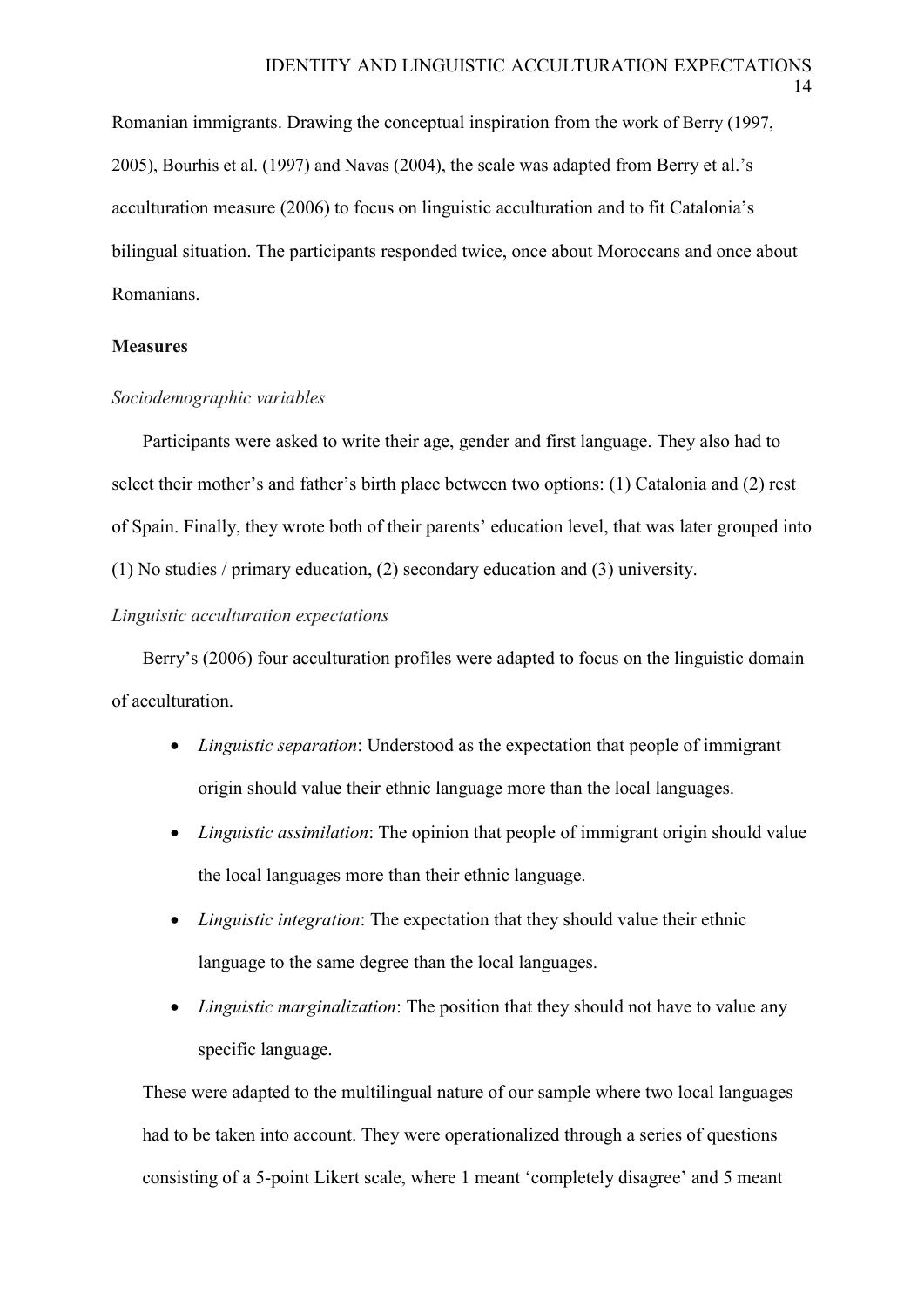'completely agree'. There were two sets of questions, once asking about Moroccans and once about Romanians.

- Separation from Catalan: For (Moroccans/Romanians), speaking their language should be more important than Catalan
- Separation from Spanish: For (Moroccans/Romanians), speaking their language should be more important than Spanish
- Assimilation to Catalan: For (Moroccans/Romanians), speaking Catalan should be more important than their language
- Assimilation to Spanish: For (Moroccans/Romanians), speaking Spanish should be more important than their language
- Integration to Catalan: For (Moroccans/Romanians), speaking their language should be as important as speaking Catalan
- Integration to Spanish: For (Moroccans/Romanians), speaking their language should be as important as speaking Spanish
- Integration to Catalan and Spanish: For (Moroccans/Romanians), speaking their language should be as important as speaking Catalan and Spanish
- (Moroccans/Romanians) should not have to be interested in speaking any language well

# *Self-identification*

Participants answered the questions 'to what extent do you identify with Catalonia?' and 'to what extent do you identify with Spain?', on a 5-point Likert scale, where 1 meant 'not at all' and 5 meant 'to a great extent'. Then, three groups were created using a k-means cluster analysis: two polarized groups that ranked high in one question and low in the other and were henceforth called 'Catalan identity group' and 'Spanish identity group' and a 'bicultural group', that obtained high scores in both questions.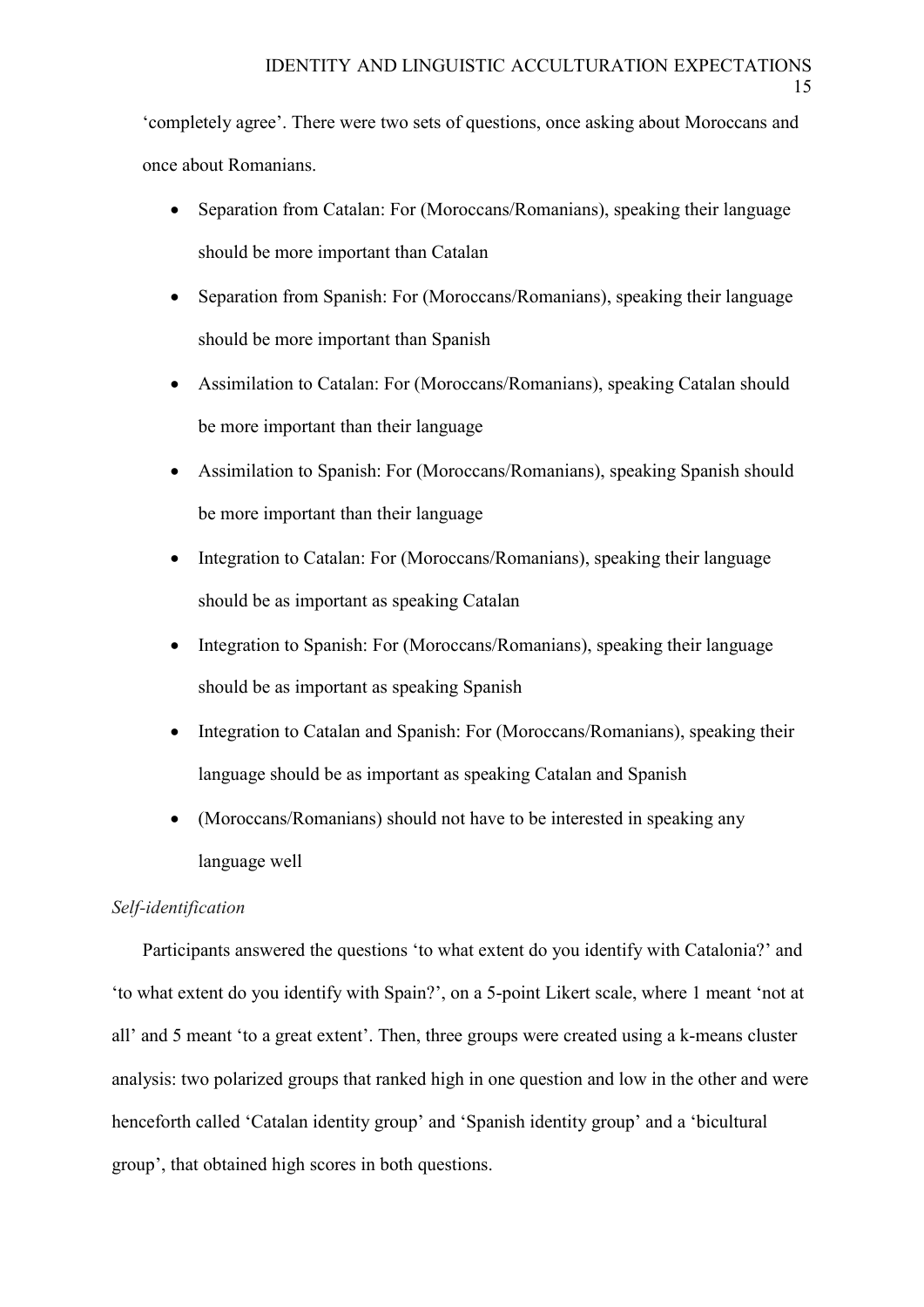# **Data analysis**

The analysis included descriptive statistics, MANOVAs, t-tests and simple linear regressions. First, a K-means cluster analysis was conducted to create identity groups depending on the degree of Catalan and Spanish identification. Several t-tests were conducted to assess the differences between the linguistic acculturation expectations placed on students of Moroccan and Romanian origin (hypothesis 2), and a series of MANOVAs was run to determine the effect of self-identification on these expectations (hypothesis 3). Finally, in order to explore the predictive power of self-identifications on the linguistic acculturation expectations (hypothesis 4), a series of simple linear regressions was performed. For this purpose, the independent variable was transformed into dummy variables. The results were analyzed using IBM SPSS Statistics 24, and the significance level used was .05.

## **Results**

#### **Linguistic acculturation expectations**

Starting with Hypothesis 1 and the students' expectations towards their Moroccan peers, integration scores were the highest of all (see Figure 1), presenting the following means: Integration to Catalan and Spanish ( $M = 4.22$ ,  $SD = 1.14$ ), to Spanish ( $M = 4.03$ ,  $SD = 1.16$ ), and to Catalan ( $M = 3.98$ ,  $SD = 1.25$ ). Assimilation was the second most highly scored: assimilation to Spanish ( $M = 2.83$ ,  $SD = 1.17$ ), and to Catalan ( $M = 2.77$ ,  $SD = 1.22$ ); closely followed by separation from Spanish ( $M = 2.6$ ,  $SD = 1.11$ ), and from Catalan ( $M = 2.59$ ,  $SD = 1.11$ ) 1.14). Marginalization had the lowest scores  $(M = 1.31, SD = 0.79)$ .

The attitudes towards their Romanian peers presented the same pattern with integration scores being the highest: Integration to Catalan and Spanish  $(M = 4.24, SD = 1.12)$ , to Spanish ( $M = 4.05$ ,  $SD = 1.16$ ), and to Catalan ( $M = 3.98$ ,  $SD = 1.24$ ). Assimilation came second: assimilation to Spanish ( $M = 2.87$ ,  $SD = 1.19$ ), and to Catalan ( $M = 2.76$ ,  $SD = 1.22$ );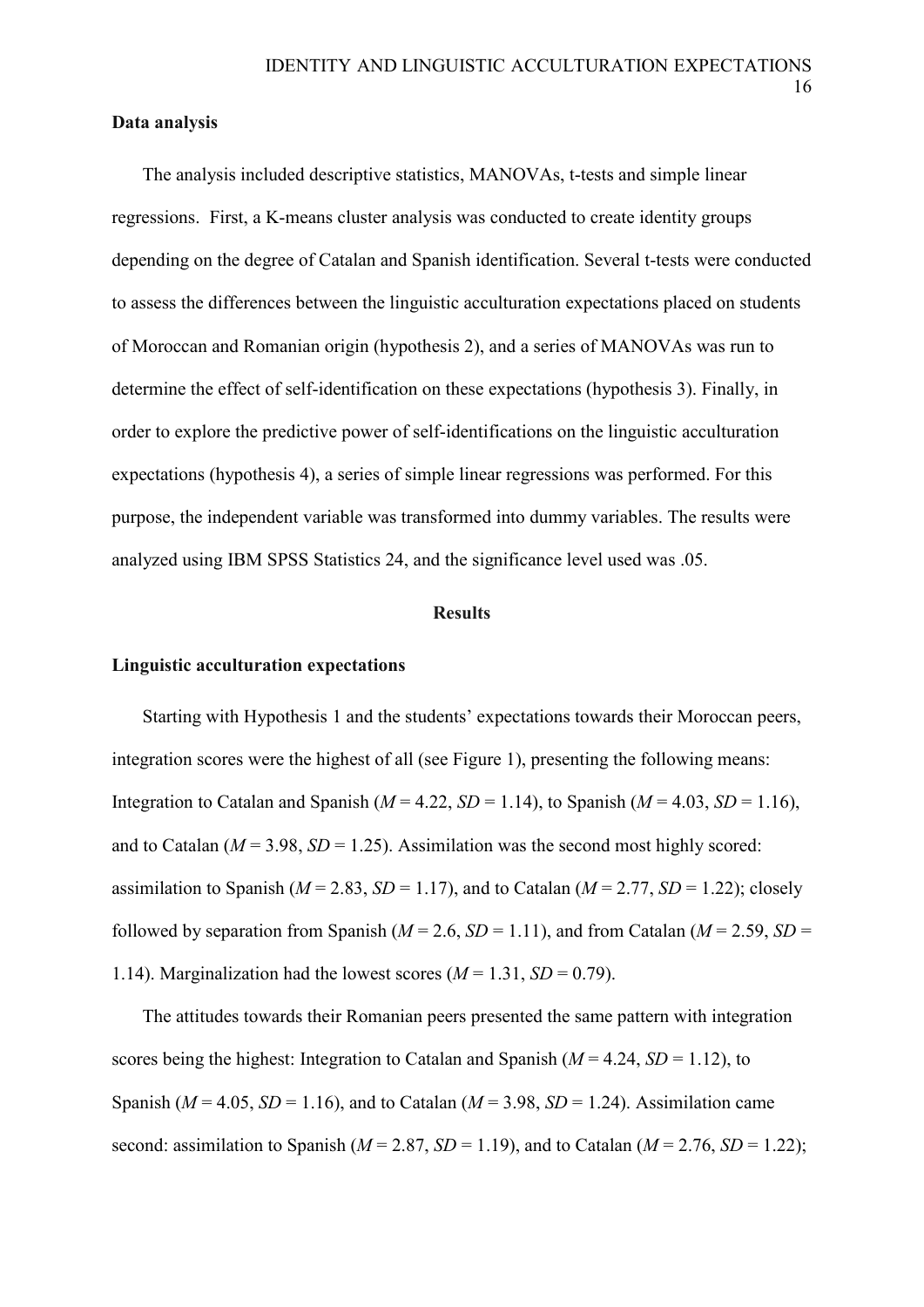followed by separation from Spanish ( $M = 2.68$ ,  $SD = 1.14$ ), and from Catalan ( $M = 2.67$ , *SD*)  $= 1.18$ ). Marginalization, again, came lowest ( $M = 1.42$ ,  $SD = 0.94$ ).



# **Figure 1**

Mean scores of acculturation expectations towards Moroccans and Romanians. Error bars show  $\pm$  SE.

Several paired samples t-tests comparing expectations towards Romanians and Moroccans (Hypothesis 2), showed that there were significant differences between the two groups with respect to the separation scores (separation from Catalan,  $t_{(349)} = -3.20$ ,  $p = .001$ ;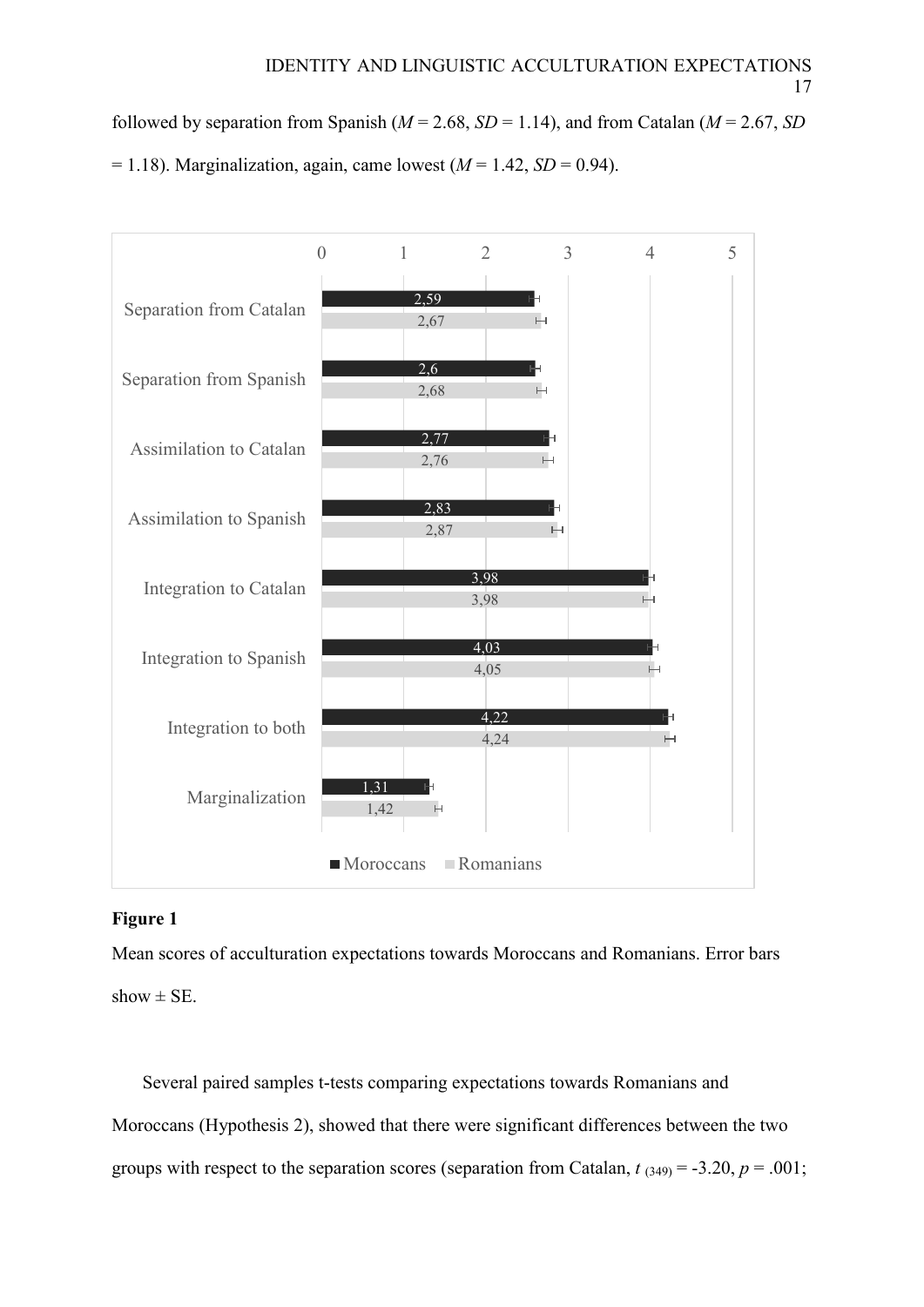separation from Spanish,  $t_{(346)} = -2.82$ ,  $p = .005$ ) and marginalization scores ( $t_{(346)} = -2.72$ ,  $p$  $= 0.007$ ). For these three measures, Romanians had higher mean scores, indicating that overall, participants agreed more with the statements 'speaking their language should be more important than Catalan', 'speaking their language should be more important than Spanish' and 'they should not have to be interested in speaking any language well' when answering about Romanians than about Moroccans.

## **Self-identification and sociodemographic characteristics**

To answer hypothesis 3, a k-means cluster analysis was conducted first, to create groups according to self-identification (see Table 1). The analysis showed that the best fit model included three clusters, to which the participants were assigned: 138 (39.5%) students were assigned to the Catalan identity group (high Catalan identification and low Spanish identification), 81 (23.2%) to the Spanish identity group (high Spanish identification and low Catalan identification), and 126 (36.1%) to the bicultural identity group (high Catalan and Spanish identification) (See table 1).

| Id group                         | Do you feel Catalan? |           | Do you feel Spanish? |     |
|----------------------------------|----------------------|-----------|----------------------|-----|
|                                  | M                    | <i>SD</i> | M                    | SD  |
| Catalan identity group $(n=138)$ | 4.81                 | .67       | 1.83                 | .85 |
| Bicultural group $(n=126)$       | 4.40                 | .68       | 4.36                 | .77 |
| Spanish identity group $(n=81)$  | 2.21                 | .83       | 4.85                 | .36 |

## **Table 1**

Catalan and Spanish identification scores by identity group. Mean scores and standard deviations.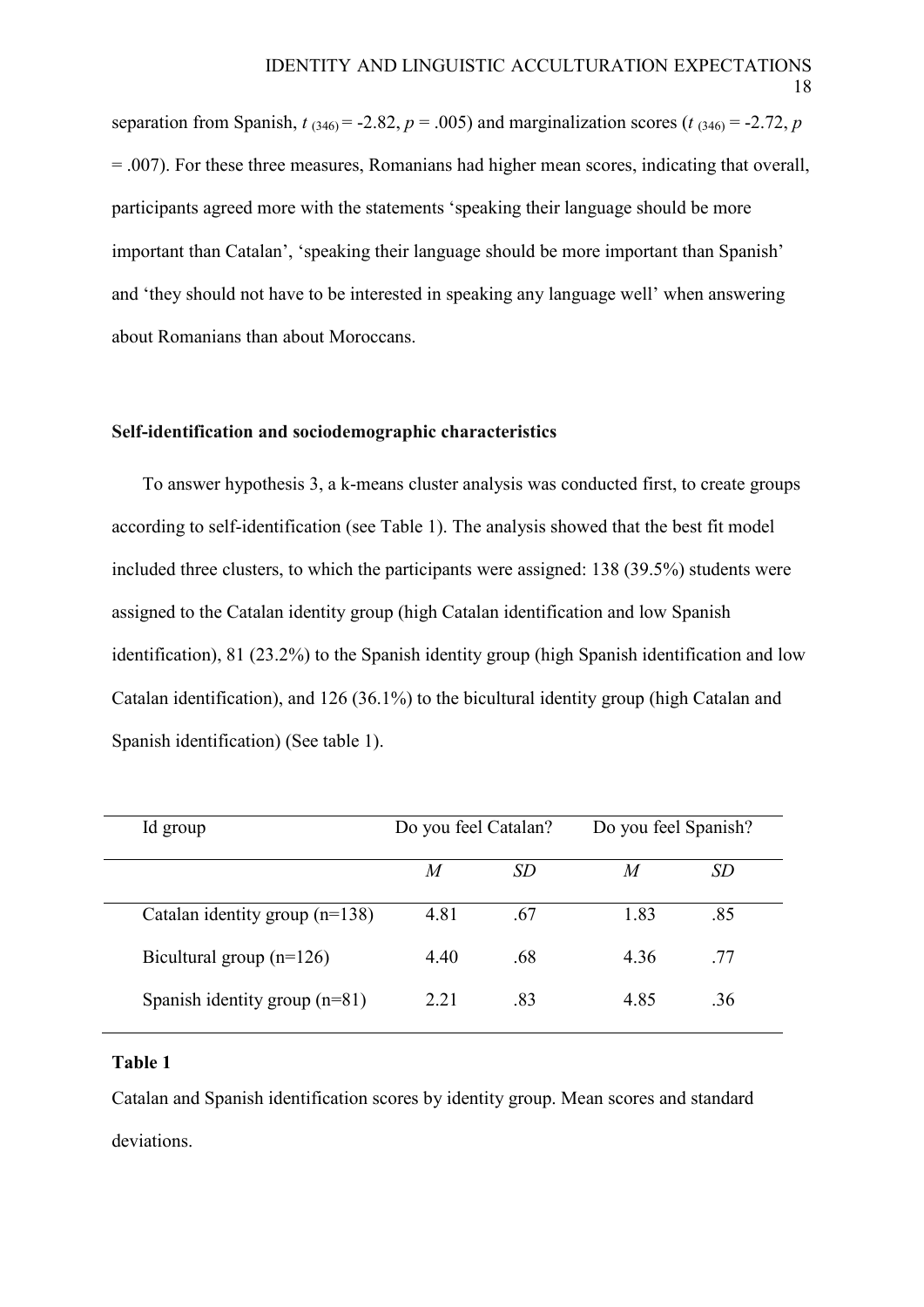The three identity groups were compared to see if there were significant differences in their sociodemographic characteristics. First, a t-test showed no significant difference between the groups in terms of age  $(F(2, 342) = 2.95, p = .054)$ . Then, a series of chi-square tests were conducted for the other categorical variables, revealing significant differences for gender distribution, first language and parents' birthplace and education background (see table 2).

Regarding gender, the bicultural group had a significantly higher ratio of women (60.3%) than the more polarized identity groups (47.1 and 42%). As for their first language, it was strongly related to their self-identification. Thus, 97.5% of students in the Catalan group wrote 'Catalan', and 90.1% in the Spanish group answered Spanish. The bicultural group had the highest percentage of students that wrote both languages as their first (11.1%), but Catalan (54.4%) and Spanish (34.4%) were still the most popular answers.

In all three groups, most of the parents were born in Catalonia, but the percentage of parents born outside was lowest in the Catalan identity group (6.5% of mothers and 11.6% of fathers) and highest in the Spanish identity group (29.6% of mothers and 34.6% of fathers). There were also noticeable differences in the education level of the parents, with the parents in the Catalan identity group having reached the highest levels and in the Spanish identity group the lowest of the three groups.

|              |         | Catalan id. Bicultural |           | Spanish id. | $\gamma^2$ –          |  |  |
|--------------|---------|------------------------|-----------|-------------|-----------------------|--|--|
|              |         | $(n=138)$              | $(n=126)$ | $(n=81)$    | <b>Cramer's V</b>     |  |  |
| Gender       | Female  | 47.1                   | 60.3      | 42          | $\chi^2 = 7.84*$      |  |  |
| (%)          | Male    | 52.9                   | 39.7      | 58          | $V = .151$            |  |  |
| <b>First</b> | Catalan | 97.5                   | 54.4      | 3.7         | $\gamma^2$ = 204.71** |  |  |
| language     | Spanish | 2.5                    | 34.4      | 90.1        | $V = .546$            |  |  |
| (%)          | Both    | $\boldsymbol{0}$       | 11.1      | 6.2         |                       |  |  |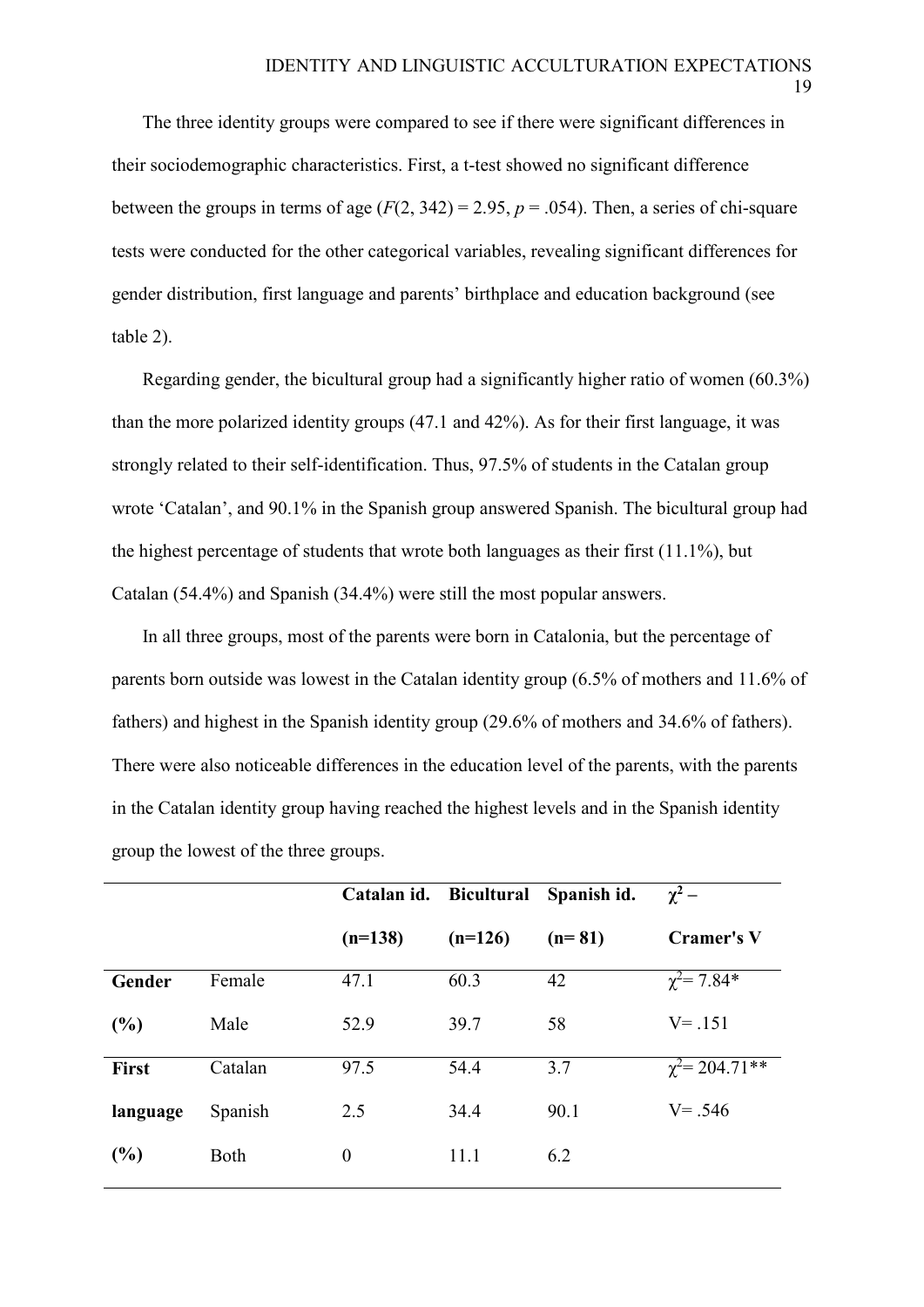| Mothers'      | Catalonia                       | 93.5 | 87   | 69.1    | $\chi^2$ = 23.24 ** |
|---------------|---------------------------------|------|------|---------|---------------------|
|               | birthplace Rest of Spain        | 6.5  | 12.7 | $29.6*$ | $V = .260$          |
| (%)           |                                 |      |      |         |                     |
| Fathers'      | Catalonia                       | 88.4 | 81.7 | 65.4    | $\chi^2$ = 17.39**  |
|               | birthplace Rest of Spain        | 11.6 | 18.3 | 34.6    | $V = .224$          |
| (%)           |                                 |      |      |         |                     |
| Mothers'      | No studies/                     | 28.2 | 38.1 | 58.0    | $\chi^2$ = 38.39**  |
| education     | Primary                         |      |      |         | $V = .250$          |
| level $(\% )$ | Secondary                       | 22.1 | 27.8 | 22.2    |                     |
|               | University                      | 42.7 | 22.2 | 8.6     |                     |
| Fathers'      | No studies/                     | 38.9 | 52.4 | 69.1    | $\chi^2$ = 26.08**  |
| education     | Primary                         |      |      |         | $V = .207$          |
| level $(\% )$ | Secondary                       | 31.3 | 24.6 | 13.6    |                     |
|               | University<br>*p<.05 / **p<.001 | 20.6 | 12.7 | 4.9     |                     |

**Table 2**

Sociodemographic characteristics of each identity group

# **Influence of self-identification on acculturation expectations**

When the results were divided by identity group, the influence of personal identification on acculturation expectations was evident. The bicultural group scored the highest for all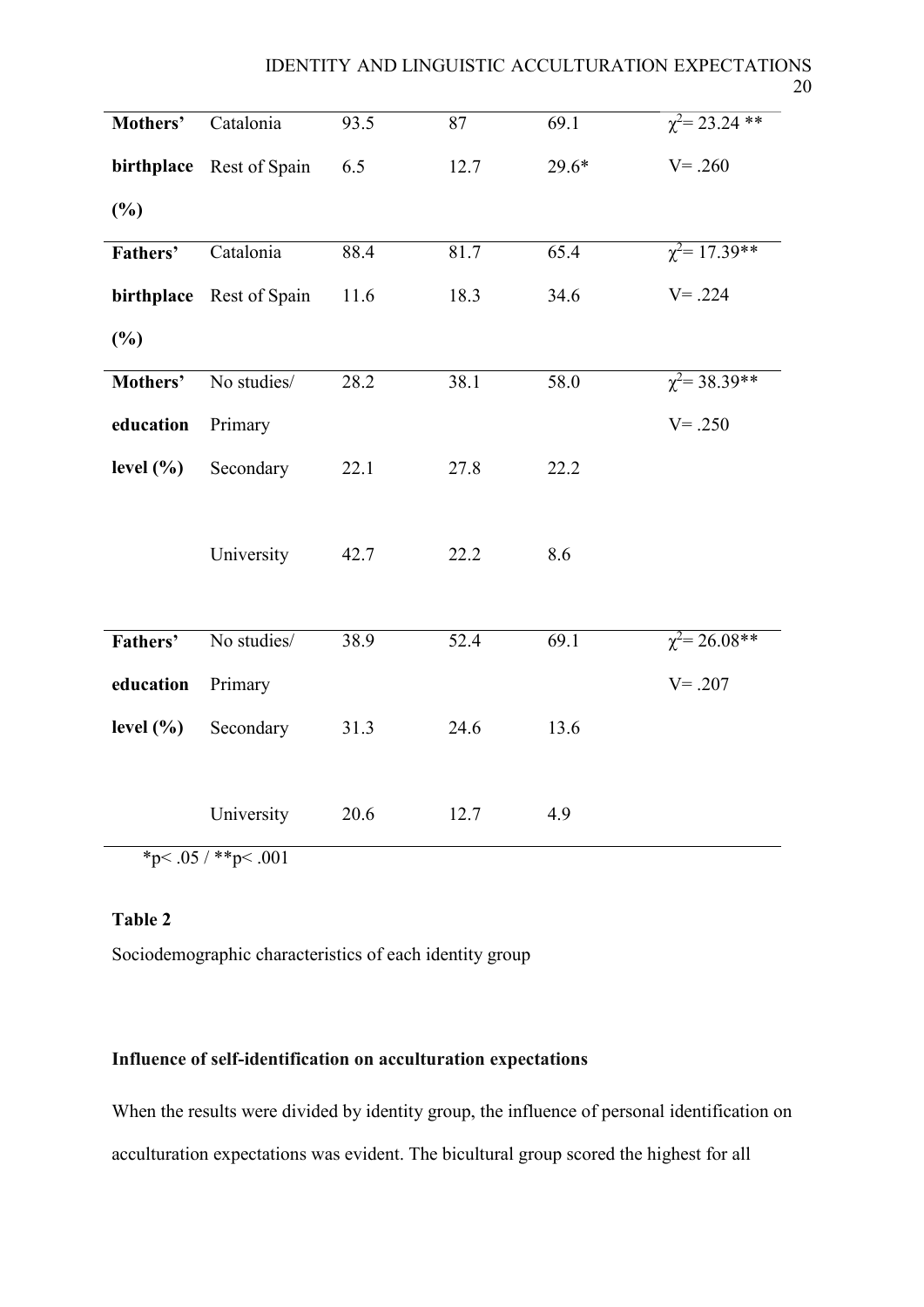21

integration variables (see Figures 2 and 3). The polarized identity groups also favored the languages associated with their identity for assimilation scores: The Catalan identity group agreed more with assimilation to Catalan than the bicultural group, and the Spanish identity group with assimilation to Spanish, while the biculturals ranked in the middle. However, the opinions regarding assimilation to Catalan were visibly more divergent than assimilation to Spanish.

The three groups did not differ greatly for separation measures. As for marginalization, the Spanish identity group scored slightly higher than the other groups but all three still greatly disagreed, with their mean scores approaching the minimum score of one.

Nevertheless, in spite of these differences, all groups followed a pattern that was similar to the general mean and agreed more with the questions related to integration than the other acculturation strategies.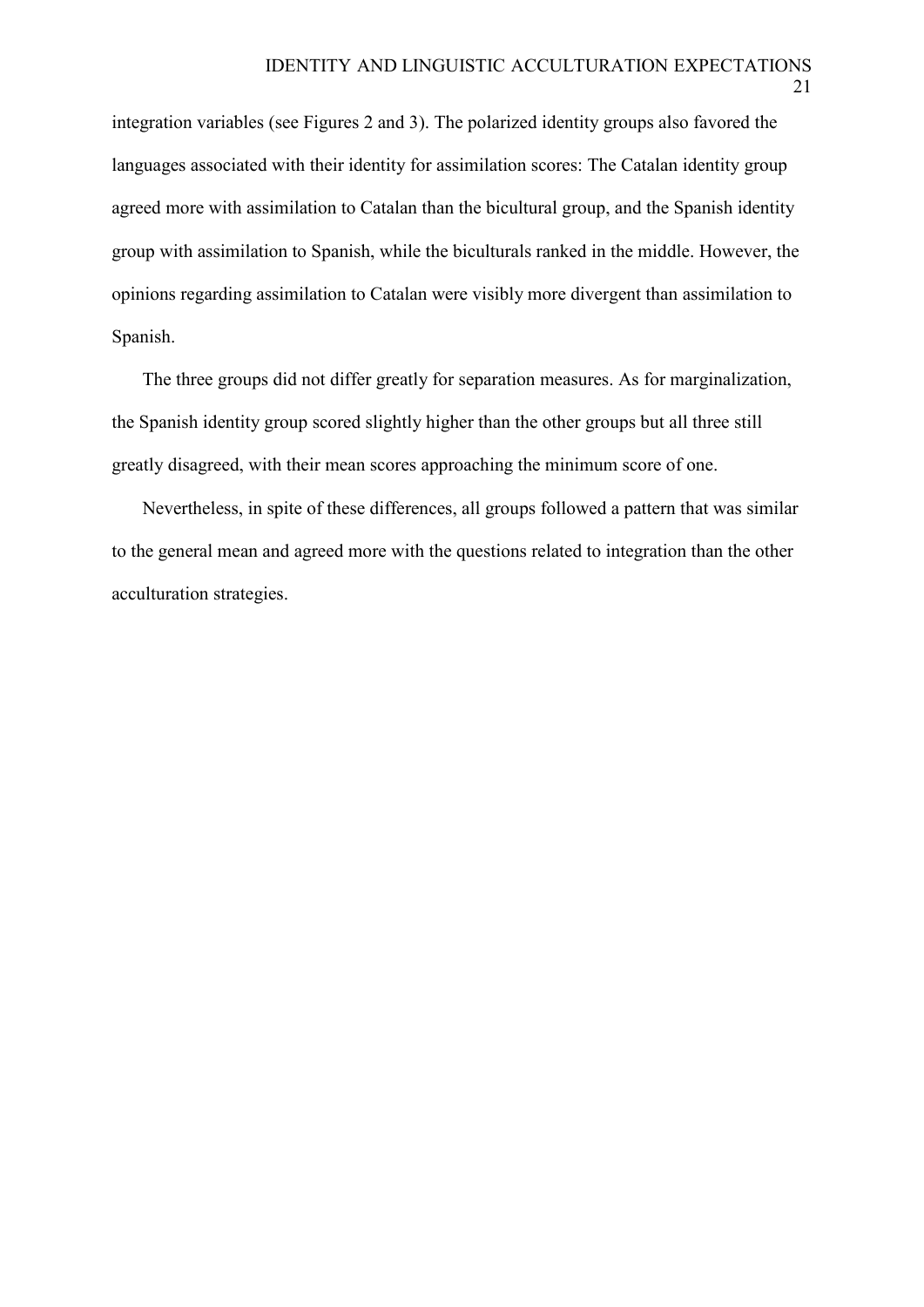IDENTITY AND LINGUISTIC ACCULTURATION EXPECTATIONS 22



# **Figure 2**

Mean scores of acculturation expectations towards Romanians by identity group. Error bars show  $\pm$  SE.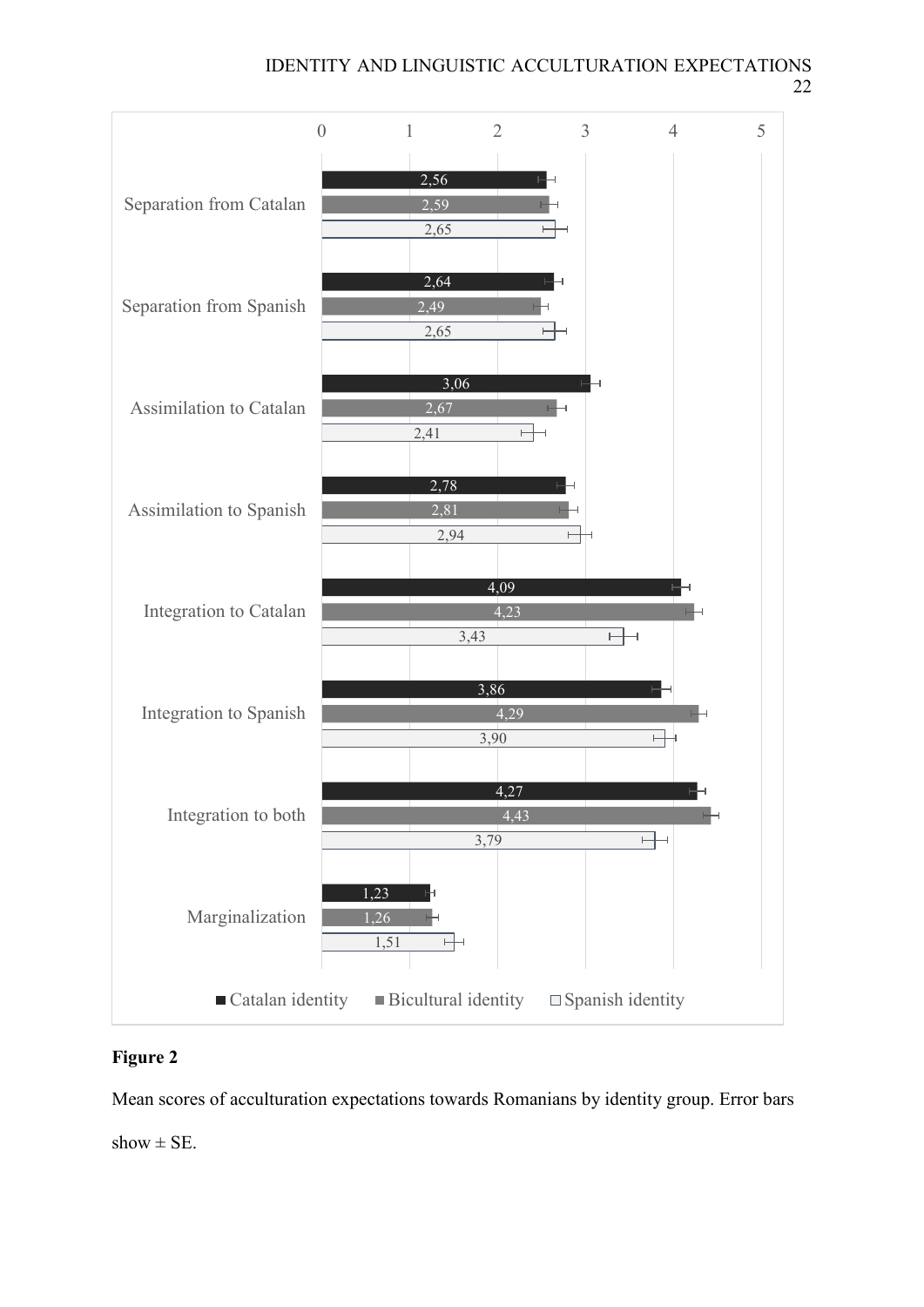IDENTITY AND LINGUISTIC ACCULTURATION EXPECTATIONS 23



# **Figure 3**

Mean scores of acculturation expectations towards Romanians by identity group. Error bars show  $\pm$  SE.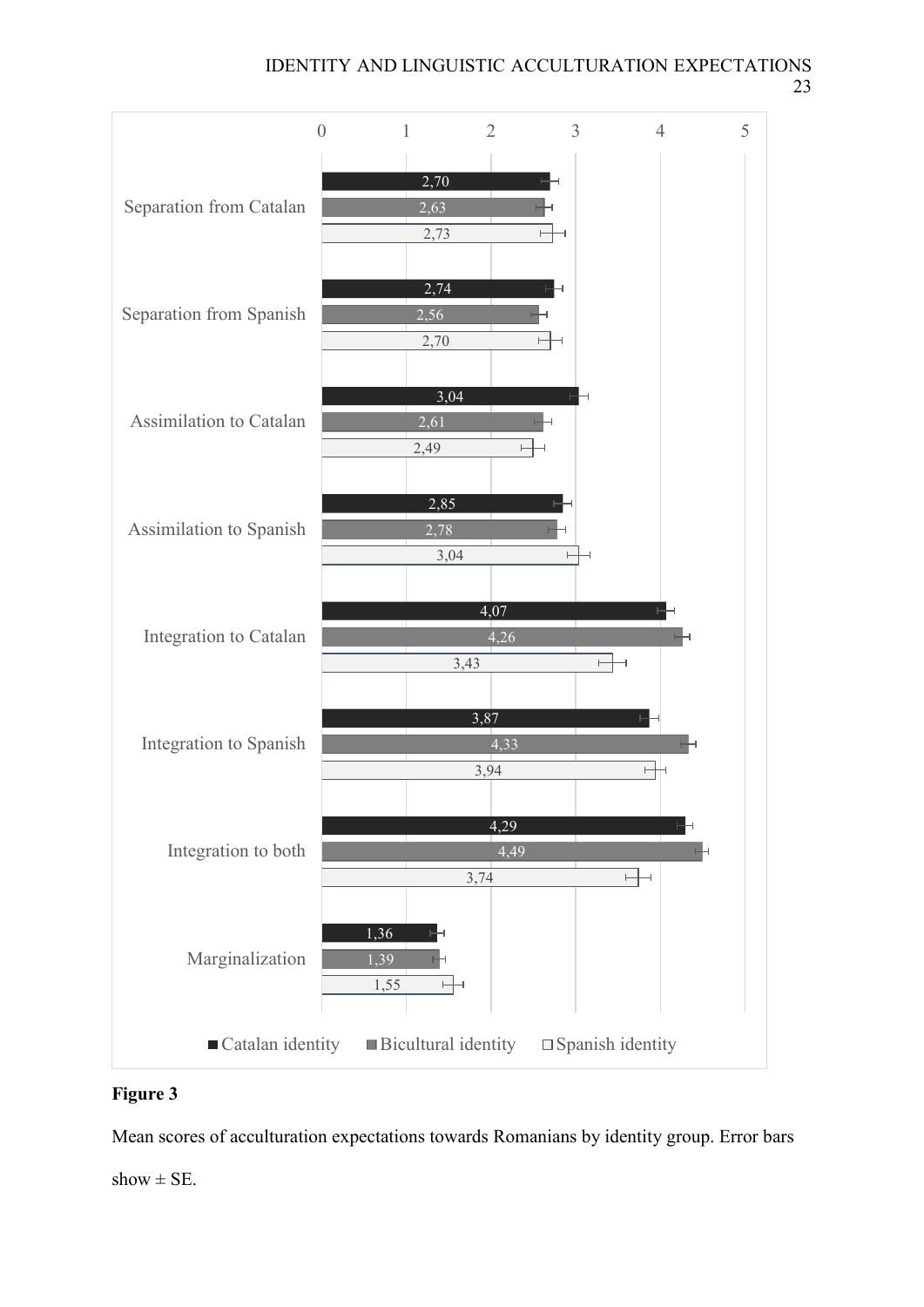Then, a series of MANOVAs was performed to check if there were significant differences for acculturation scores among identity groups. This was the case for assimilation to Catalan scores regarding both Moroccans and Romanians. The Catalan identity group had significantly higher 'assimilation to Catalan' scores than the other two groups (see table 3). The bicultural group had the second highest scores but the difference from the Spanish identity group was not significant.

Mean scores for 'integration to Catalan', as well as 'integration to both' were significantly lower in the Spanish identity group than the Catalan and the bicultural identity groups, but there were no significant differences between the Catalan and the bicultural identity groups. As for 'integration to Spanish', scores in the bicultural identity group were significantly higher than the Catalan and the Spanish counterparts, but they were not significantly different between Catalan and Spanish identifying participants.

| Acculturation<br>expectations | F        | $\eta_{\rm p}^2$ |                  | M |                                          | M | t        |
|-------------------------------|----------|------------------|------------------|---|------------------------------------------|---|----------|
| Assimilation                  |          |                  |                  |   | Catalan id. $3.06$ > Bicultural id. 2.68 |   | $2.42*$  |
| to Catalan<br>(Moroccans)     | $8.12**$ | .045             |                  |   | Catalan id. $3.06$ > Spanish id. 2.41    |   | $3,29**$ |
| Assimilation                  | $6.66*$  | .037             | Catalan id. 3.04 |   | $>$ Bicultural id. 2.61                  |   | $1.93*$  |

Post hoc (Bonferroni)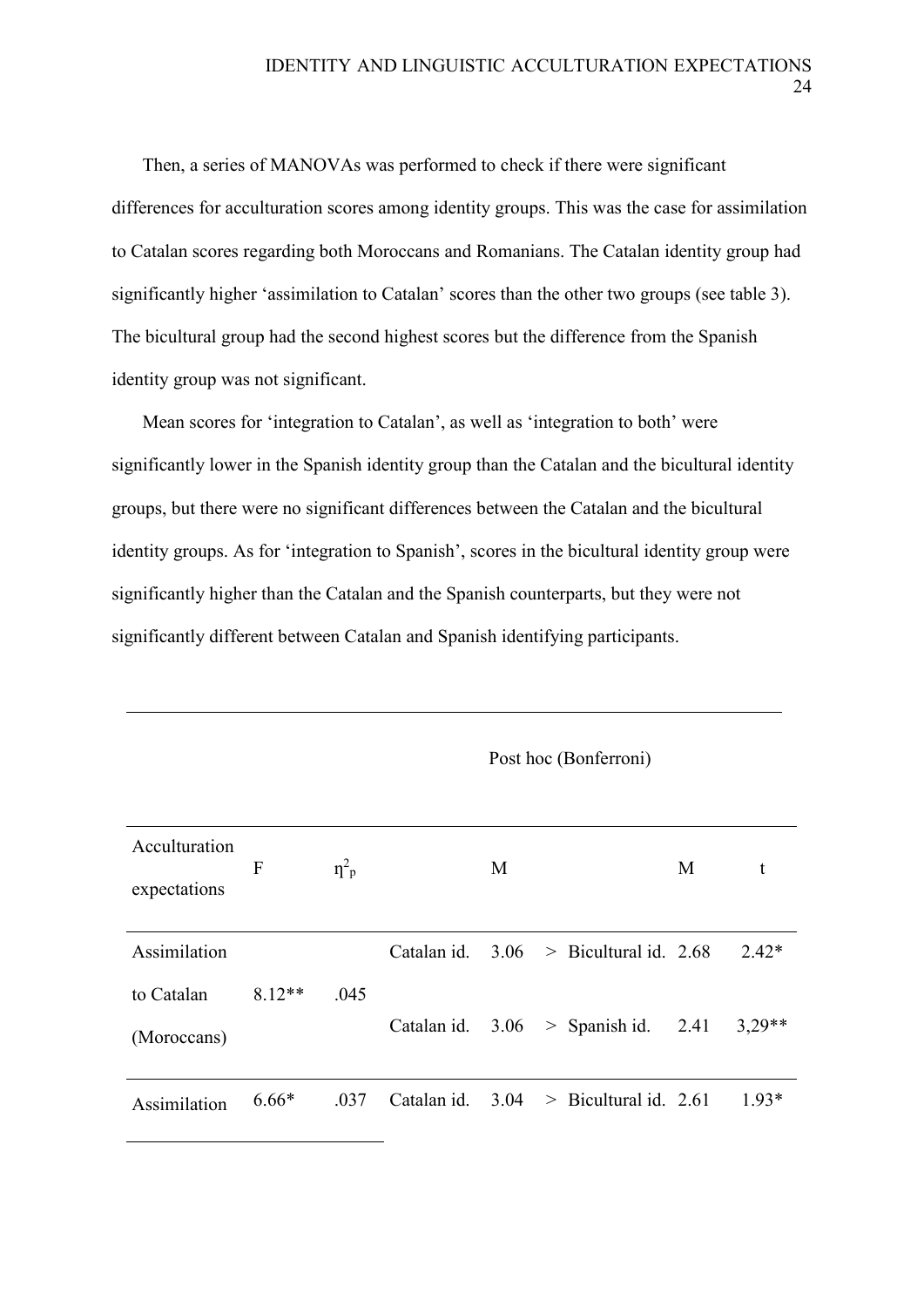٠

| to Catalan<br>(Romanians) |                  |      | Catalan id. $3.04 >$ Spanish id. $2.5$ |      |                                  |      | 2.88*    |  |
|---------------------------|------------------|------|----------------------------------------|------|----------------------------------|------|----------|--|
| Integration to            |                  |      | Catalan id.                            | 4.09 | > Spanish id.                    | 3.43 | $3.25**$ |  |
| Catalan<br>(Moroccans)    | $11.55**$        | .063 |                                        | 4.23 | > Spanish id.                    | 3.43 | 4.47**   |  |
| Integration to            |                  |      | Catalan id.                            |      | $4.07 >$ Spanish id.             | 3.43 | $3.63**$ |  |
| Catalan<br>(Romanians)    | $12.53**$        | .068 | <b>Bicultural</b><br>id.               |      | $4.26$ > Spanish id.             | 3.43 | 4.94**   |  |
| Integration to<br>Spanish | $5.10*$          | .029 | <b>Bicultural</b><br>id.               | 4.29 | $>$ Catalan id.                  | 3.86 | $3.21*$  |  |
| (Moroccans)               |                  |      | <b>Bicultural</b><br>id.               | 4.29 | $>$ Spanish id.                  | 3.90 | $2*$     |  |
| Integration to<br>Spanish |                  |      | <b>Bicultural</b><br>id.               | 4.33 | > Catalan id.                    | 3.87 | $3.42*$  |  |
| (Romanians)               | .033<br>$5.77*$  |      | <b>Bicultural</b><br>id.               |      | $4.33$ > Spanish id.             | 3.94 | 1.88*    |  |
| Integration to            |                  |      |                                        |      | Catalan id. $4.27 >$ Spanish id. | 3.79 | 2.88*    |  |
| both<br>(Moroccans)       | $8.37**$<br>.047 |      | <b>Bicultural</b><br>id.               | 4.43 | $>$ Spanish id.                  | 3.79 | 4.19**   |  |
| Integration to            | 12.18**          | .067 |                                        |      | Catalan id. $4.29$ > Spanish id. | 3.74 | $3.47*$  |  |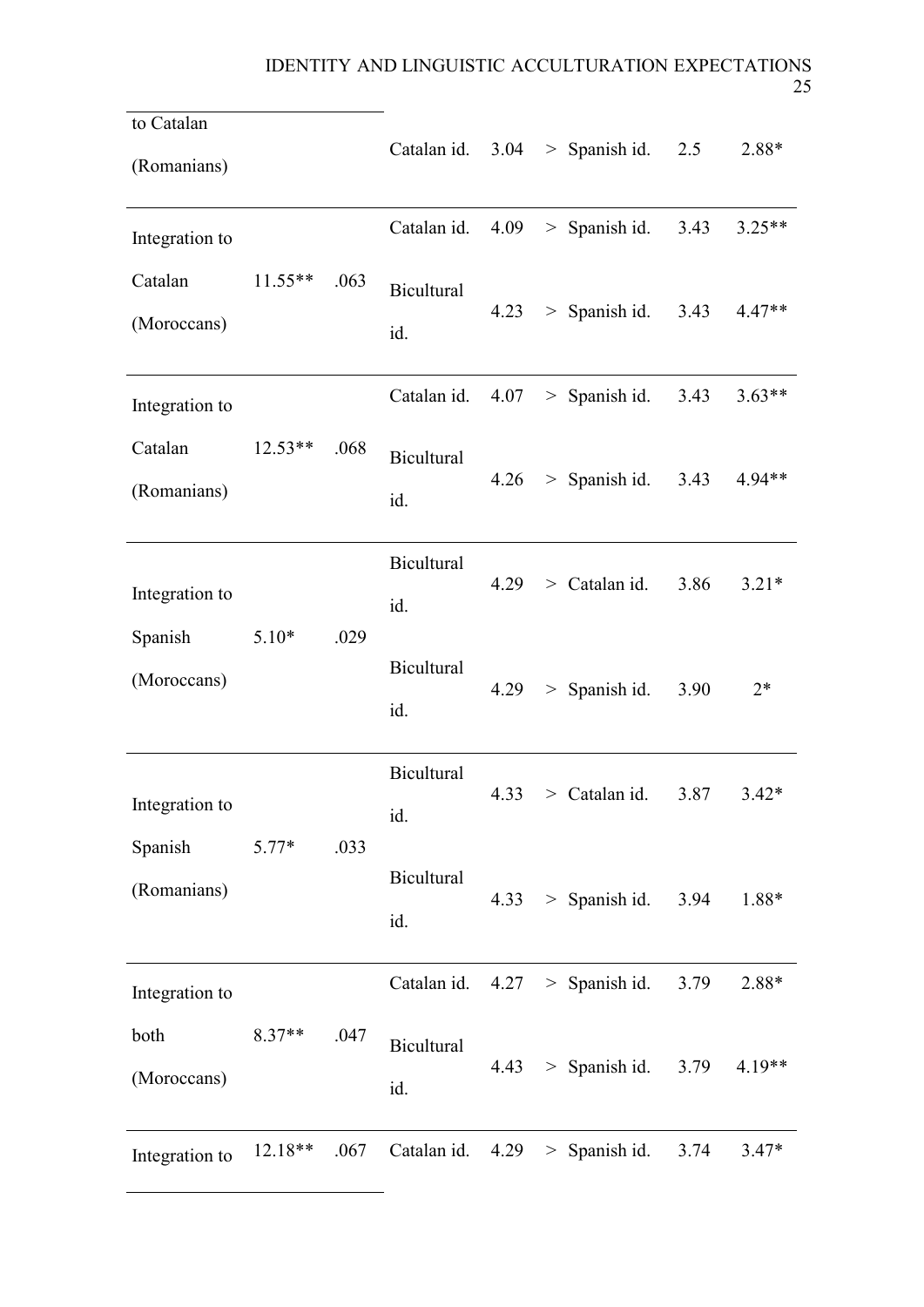| both        | <b>Bicultural</b> |                           |        |
|-------------|-------------------|---------------------------|--------|
| (Romanians) | id.               | $4.49 >$ Spanish id. 3.74 | $5***$ |

\*p<.05 / \*\*p<.001

# **Table 3**

MANOVAs and post-hoc tests. Independent Variable: Identity group. Dependent Variables: Acculturation expectations.

# **Self- identification as a predictor of acculturation expectations**

Finally, a series of linear regressions was performed to test whether belonging to the different identity groups was a significant predictor of acculturation profiles (Hypothesis 4). Since it was the group that differed the most, Spanish identification was selected as the reference group (Table 4).

Firstly, identification was not a significant predictor for any of the separation measures or assimilation to Spanish. However, Catalan identity was a significant predictor for assimilation to Catalan measures in both Romanians and Moroccans, while bicultural identity was not.

Regarding 'integration with Catalan' and 'integration to Catalan and Spanish', both Catalan and bicultural identification showed to have significant predictive power, although bicultural identification had more weight as a predictor. As for 'integration with Spanish', only bicultural identification was significant. Again, the same results were found regarding Romanians and Moroccans.

Finally, Catalan and bicultural identity significantly predicted marginalization scores in the case of Moroccans. This relationship was negative, meaning they predicted lower marginalization scores, and the predictive power of Catalan identification was slightly higher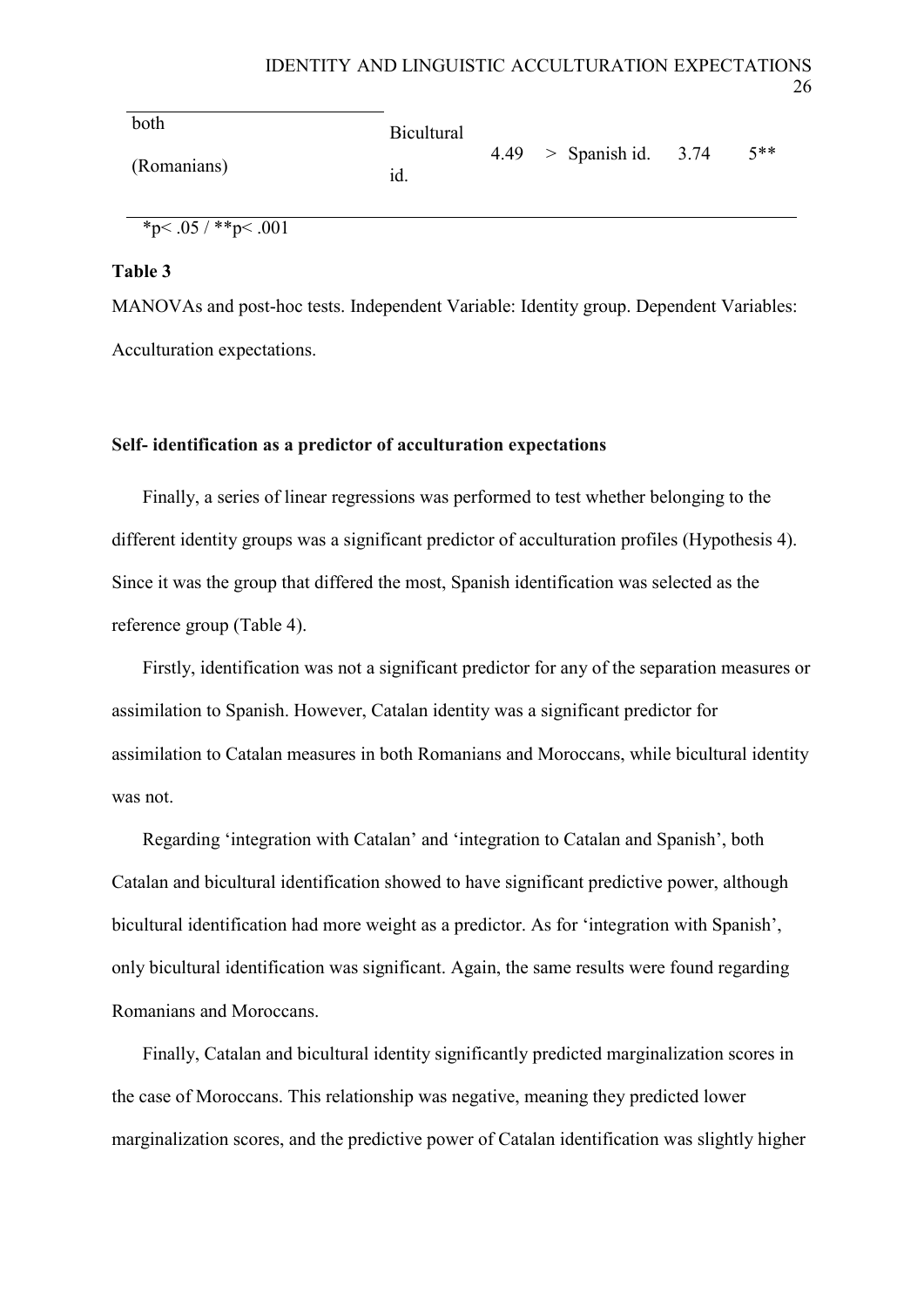than bicultural identification. However, no significant predictors were identified regarding marginalization in the case of Romanians.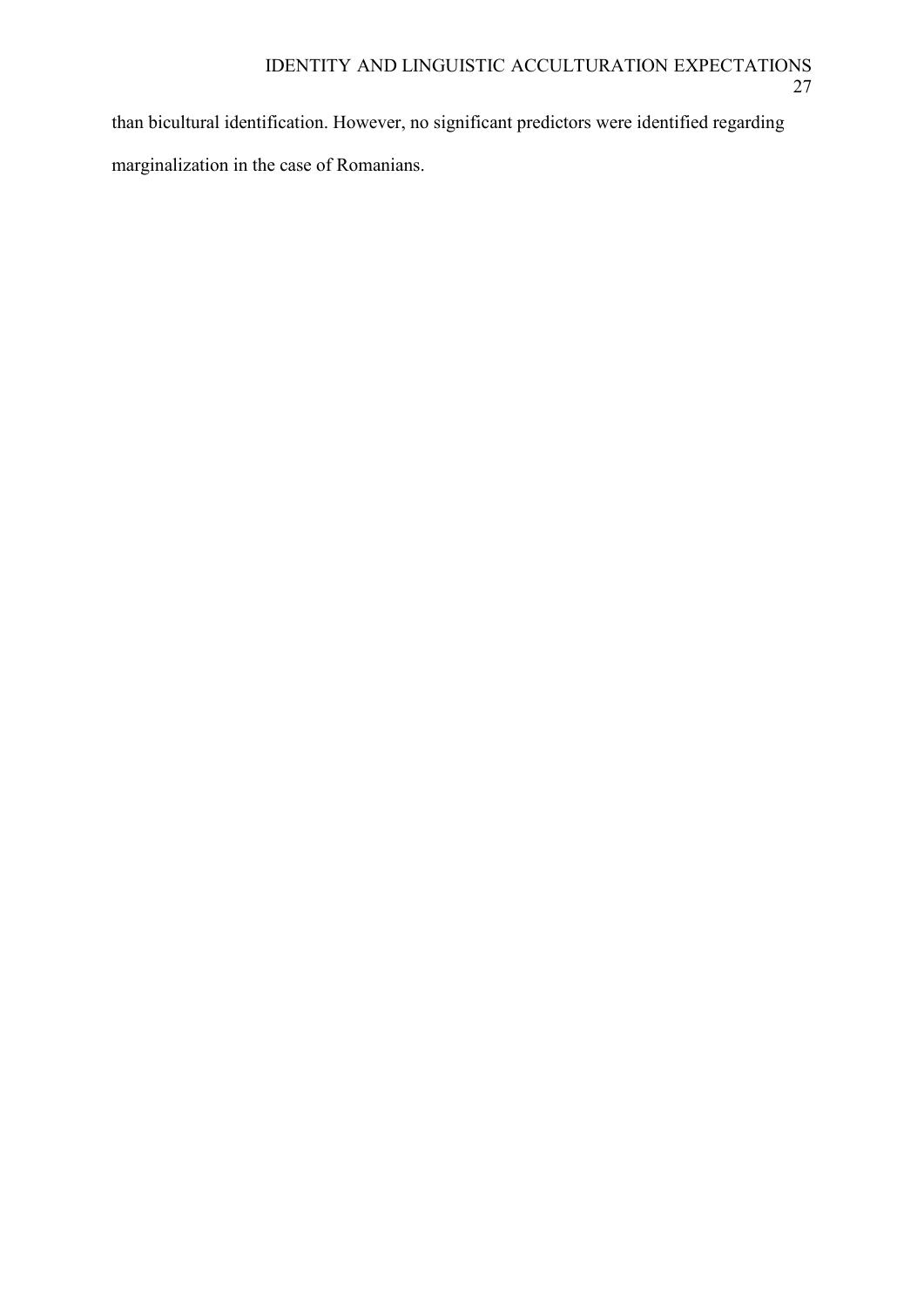# Running head: IDENTITY AND LINGUISTIC ACCULTURATION EXPECTATIONS

|                  |                  |      | Assimilation Catalan Integration Catalan Integration Spanish Integration both |                  |                    |         |                  |     |         |                  | <b>Marginalization</b> |               |                  |                    |        |
|------------------|------------------|------|-------------------------------------------------------------------------------|------------------|--------------------|---------|------------------|-----|---------|------------------|------------------------|---------------|------------------|--------------------|--------|
|                  | $\boldsymbol{b}$ | SE b | $\beta$                                                                       | $\boldsymbol{b}$ | $SE b \quad \beta$ |         | $\boldsymbol{b}$ | SEb | $\beta$ | $\boldsymbol{b}$ | $SE b \quad \beta$     |               | $\boldsymbol{b}$ | $SE b \quad \beta$ |        |
| <b>Moroccans</b> |                  |      |                                                                               |                  |                    |         |                  |     |         |                  |                        |               |                  |                    |        |
| Cat. Id.         | .65              | .17  | $.26**$                                                                       | .66              | .17                | $.26**$ | $-.04$           | .16 | $-.02$  | .48              | .16                    | $.20***$ -.27 |                  | .11                | $-17*$ |
| Bi. Id.          | .27              | .17  | .11                                                                           | .80              | .17                | $.31**$ | .39              | .16 | $.16*$  | .64              | .16                    | $.27**$       | $-.25$           | .11                | $-15*$ |
| $\boldsymbol{F}$ | 8.12             |      |                                                                               | 11.55            |                    |         | 5.10             |     |         | 8.37             |                        |               | 3.63             |                    |        |
| $\mathbb{R}^2$   | .04              |      |                                                                               | .06              |                    |         | .03              |     |         | .05              |                        |               | .02              |                    |        |
| Romanians        |                  |      |                                                                               |                  |                    |         |                  |     |         |                  |                        |               |                  |                    |        |
| Cat. Id.         | .54              | .17  | $.22*$                                                                        | .63              | .17                | $.25**$ | $-.07$           | .16 | $-.03$  | .55              | .15                    | $.24***$ -.19 |                  | .13                | $-.10$ |
| Bi. Id.          | .12              | .17  | .05                                                                           | .82              | .17                | $.32**$ | .39              | .16 | $.16*$  | .75              | .16                    | $.32**$       | $-.16$           | .14                | $-.08$ |
| $\bm{F}$         | 6.66             |      |                                                                               | 12.53            |                    |         | 5.77             |     |         | 12.18            |                        |               | 1.10             |                    |        |
| $\mathbb{R}^2$   | .04              |      |                                                                               | .07              |                    |         | .03              |     |         | .07              |                        |               | .01              |                    |        |
|                  |                  |      |                                                                               |                  |                    |         |                  |     |         |                  |                        |               |                  |                    |        |

# **Table 4**

Simple Linear Regressions. Independent Variable: Identity profiles. Dependent variables: Acculturation expectations

\*p< .05 / \*\*p< .001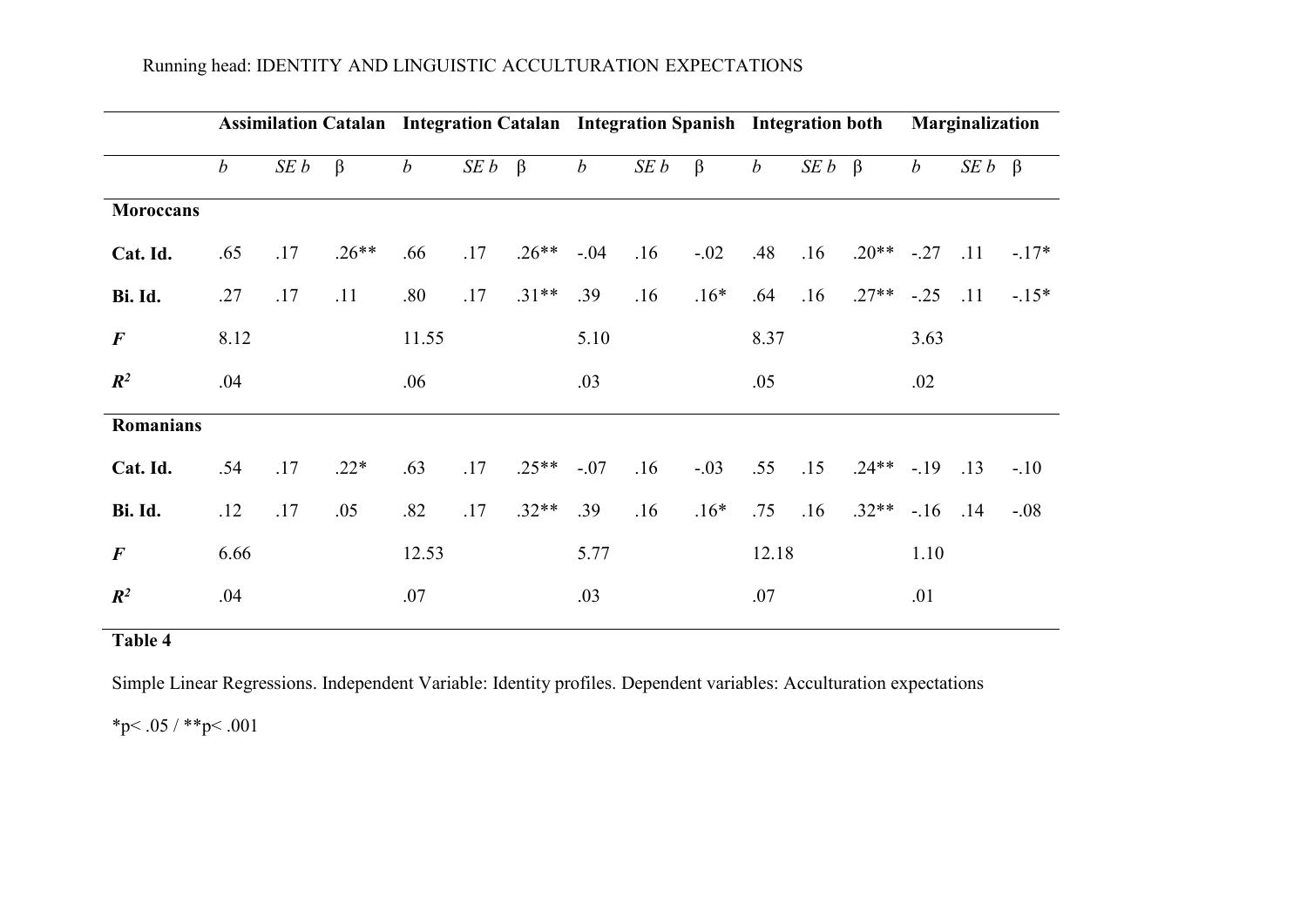#### **Discussion**

The results widely supported our first hypothesis. Linguistic integration scores were the highest for the three groups, with 'integration to both Catalan and Spanish' receiving the overall highest scores, with a mean of over four out of five. Even the Spanish identity group, had higher scores for 'integration to Catalan' than for any of the assimilation, separation or marginalization measures. Marginalization scores were also extremely low, approaching the minimal score of one. This could be expected considering the multilingual context of Catalonia, where two languages have official status in the territory, and multilingualism is thus highly valued. Even though they did not focus as closely on languages, similar investigations in other bilingual regions like Quebec and the Basque Country also found that regardless of group differences, integration was overall preferred (Garcia et al., 2017; Montaruli, Bourhis, Azurmendi, et al., 2011; Montreuil & Bourhis, 2004).

However, assimilation and separation scores were also relatively high, both approaching 3. This may result in a less welcoming environment for students with an immigrant background where the maintenance of the ethnic language is not considered compatible with the acquisition of the local languages. This contrasts with the official narrative of multilingualism established in the education policies, and a long history of research that shows the benefits that developing both the ethnic and the host languages could have for the students' personal and educational development, both in Catalonia and in other international contexts (Alvarez-Valdivia & Vall, 2013; Alvarez Valdivia, Schneider, & Carrasco, 2016; Berry & Sabatier, 2010; Retortillo & Rodriguez, 2010).

We also expected that Romanians would benefit from higher linguistic integration scores than Moroccans, since, as Europeans, they would be perceived as culturally closer, and coming from an Orthodox Christian culture would not raise as much apprehension as a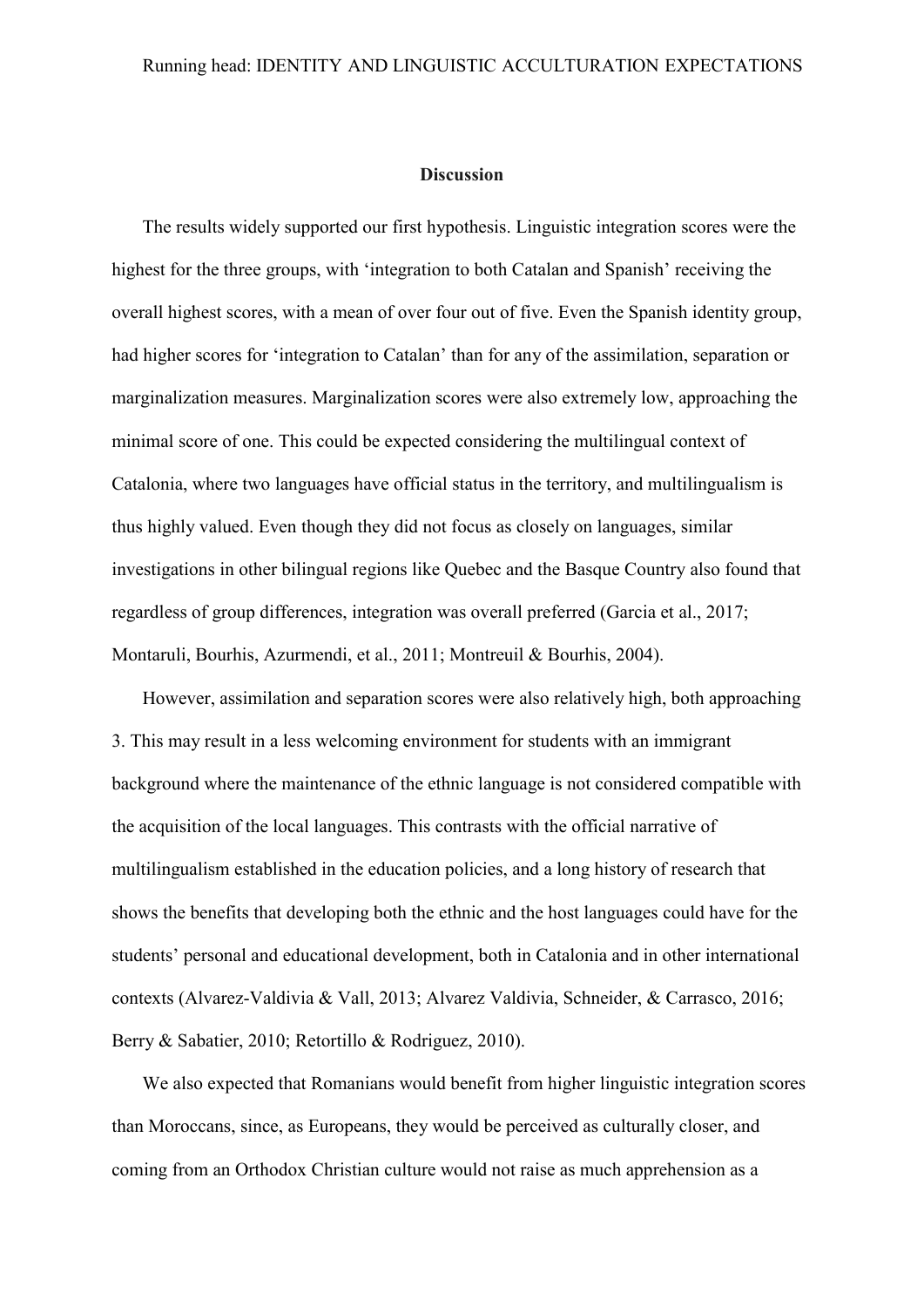Muslim background. However, the results did not support this prediction. The participants agreed more with 'their language should be more important to them than Catalan/Spanish' in the case of Romanians than in the case of Moroccans, which might indicate a higher tolerance of the use of Romanian, but the difference was minimal. Thus, cultural proximity did not appear to be the main factor that influences the value placed on the languages of immigration. Even though both origin groups can be considered of low status (Fernández et al., 2015; Reitz, Simon, & Laxer, 2017; Saleem et al., 2018), when it comes to language, Arabic might still be highly valued due to its powerful international presence, which might have mediated this effect. It could also be possible that religious and cultural proximity do not play a big role when it comes to the linguistic aspect of acculturation expectations.

The results did support the prediction that the autochthonous students' self-identification would be related to the linguistic acculturation expectations that they hold towards students of immigrant descent. Consistent with the previous literature, the bicultural group had the highest integration scores for all three measures. In terms of identity complexity, reconciling Catalan and Spanish identification can be considered a challenge, given the history of Spanish language centralization policies that peaked during the repressive regime of Franco, and the consequent efforts to revive Catalan that followed the dictatorship (Clua i Fainé, 2011; Pujolar & Puigdevall, 2015). As people with more complex identities, biculturals appear to be less inclined to categorize individuals into homogeneous groups, and instead understand that multiple group memberships and identities are a reality, perhaps even a positive one (Brewer & Pierce, 2005; Huff et al., 2017). This effect could grow even stronger when more complex linguistic and cultural identities are added into the equation, as various studies point out that multilingual and multicultural Catalan residents tend endorse integration towards Catalan and Spanish at an even higher degree than bilinguals (Lapresta, Huguet, & Poalelungi, 2014; Ubalde, Alarcón, & Lapresta, 2017) . It is interesting to note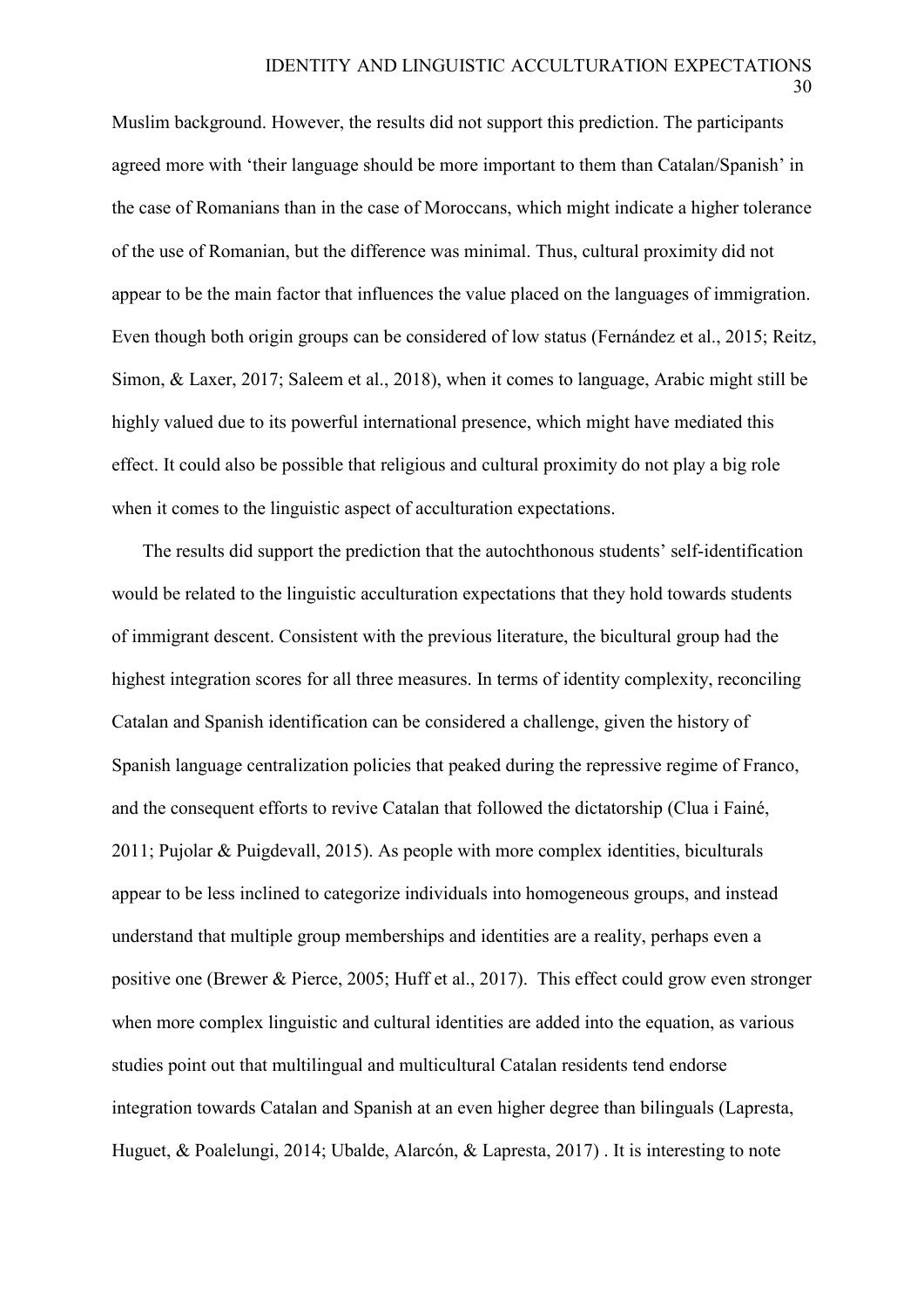31

that even in the bicultural identity group most people picked either Catalan or Spanish as their first language, with only 11% picking both. These ratios are in line with wider linguistic surveys in Catalonia, where people tend to pick one language or the other as their first, even if they are fluent in both (IDESCAT, 2018b). While for polarized identities language seems to be much more determinant, biculturals, being able to combine opposed identities, can also reconcile having one language as their first and still identifying strongly with both Spain and Catalonia.

Nevertheless, the importance attributed to Catalan over Spanish or vice versa seemed to play as important a role as their opinions about Arabic or Romanian. Consistent with our predictions, students favored the language they identified with for assimilation scores: the Spanish identity group agreed more with assimilation to Spanish, and the Catalan group agreed more with assimilation to Catalan. However, the difference was only significant in the case of assimilation to Catalan, where the groups differed much more. Among integration scores, 'Integration to Spanish' ranked last for the Catalan identity group, but it was still as high as the Spanish group. It appears that even though the Catalan and Spanish identity groups prefer the language associated with their identity, the Catalan group confers more value to integration with Spanish than the Spanish group does in the case of Catalan. This might be attributed to greater importance being placed on Catalan as a cultural symbol. Spanish is not only the common state language, but also widely spoken internationally, so the utility of learning Spanish when living in the country is unquestionable. Consequently, the Catalan identity group in our study was more supportive towards Spanish in its responses than the Spanish identity group regarding Catalan. On the other hand, Catalan is highly valued as an in-group language and identity marker, which would explain its importance to achieve assimilation (Pujolar, 2010).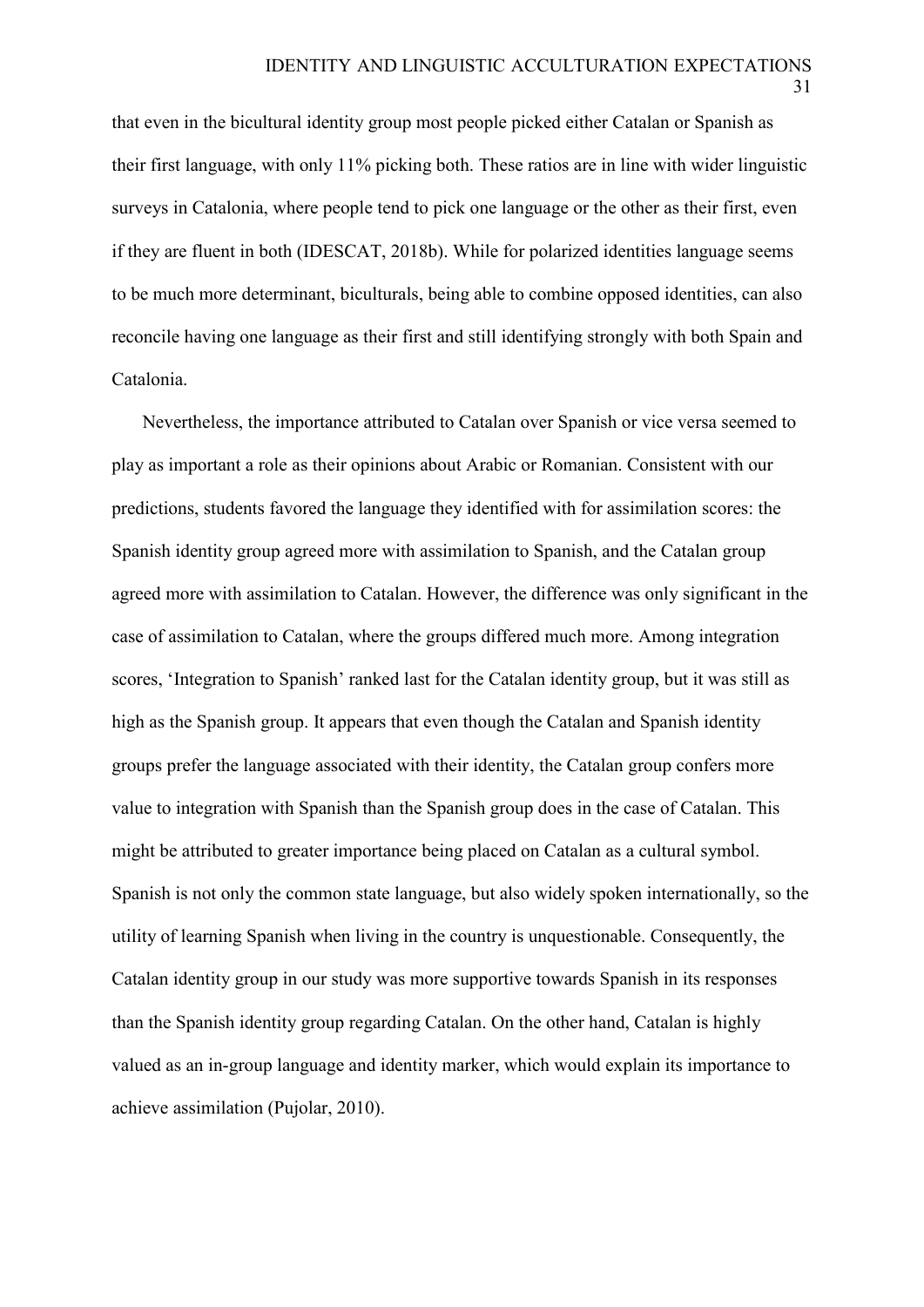Woolard (2005) explains this difference in attitudes towards Spanish and Catalan on the basis of ideologies of linguistic authority. While the authority of Catalan is legitimized on the basis of authenticity, that is in its relationship to group membership, Spanish is legitimized on the basis of anonymity, as a language of broader communication, detached from political connotations and specific groups. Here we see how this reality intersects with selfidentification. Additionally, there has been a tendency among immigrants in Catalonia to learn Spanish first and use this language more than Catalan, which might make language a topic of concern for people with a strong Catalan identity (Pujolar, 2010; Solana, Luken, García, & de Sans, 2012). The Spanish identity group also agreed more with 'their language should be as important as Catalan and Spanish' than 'their language should be as important as Catalan', which shows that there is a sensitivity to the topic of Catalan and Spanish that is unrelated to the immigrant languages.

The similarities between the bicultural and the Catalan identity groups are worth noting, as they only differed in 'integration to Spanish', where the bicultural group scored higher. Although the differences in measurement do not allow an exact comparison, the results resemble the ones found in studies conducted in the Basque Country, where there were no significant differences between Basque and bicultural identification (Garcia et al., 2017; Larrañaga et al., 2016). The authors hypothesized that, since those with a strong Basque identity where fluent bilinguals they might still be highly bicultural, unlike the Spanish identity group, who had a lower command of Basque (Larrañaga et al., 2016). In this case all participants attend schools were Catalan is the vehicular language, which suggests that even though they are all bilingual, those with a Catalan identity behave in a way that is more like biculturals. It is also possible people who identify strongly with Catalonia perceive Catalan as a threatened language that needs support, and thus feel strongly about multilingualism as well as the importance of preserving the languages of other minorities (Pujolar & Gonzàlez, 2013).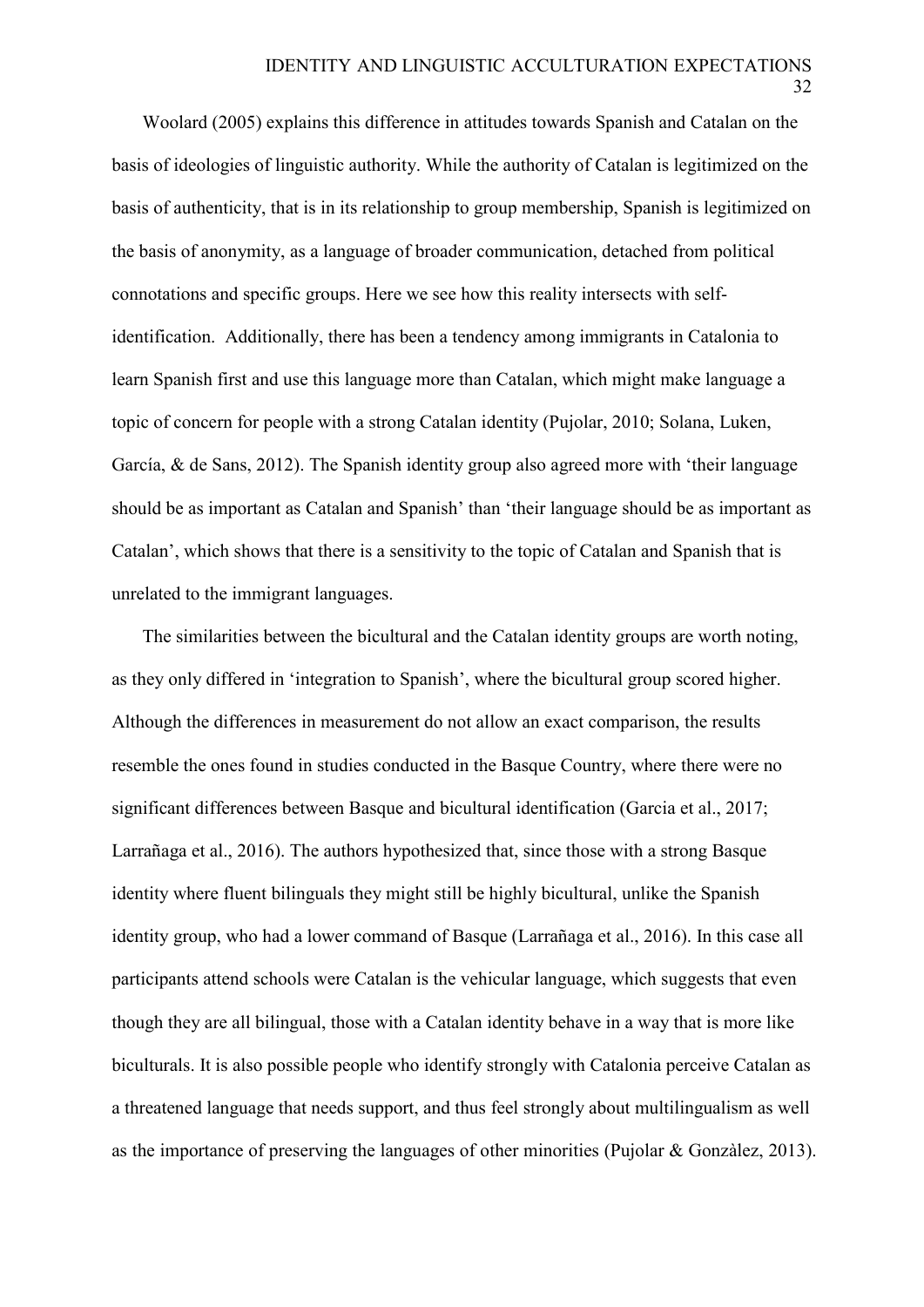33

The results also showed the predictive power of self-identification when it comes to acculturation expectations placed on immigrant communities. As expected, belonging to the bicultural group was the strongest predictor of integration scores, which was consistent with the literature and reaffirmed the conclusions drawn from the MANOVAs. However, belonging to the Catalan identity group also predicted (to a lesser extent) integration to Catalan, and integration to both languages, which ties in with the idea that even polarized Catalan identifying participants could be considered closer to the bicultural group than the Spanish identity group. Catalan identity was also a significant predictor of assimilation to Catalan scores, but none of the identity groups significantly predicted assimilation to Spanish scores. Again, it seems that the debate in question is not the importance of Spanish, but whether Catalan should or should not be given the same importance. While the MANOVAs did not show any significant relationship between identity and marginalization scores, the regression did provide significant results. Both Catalan and bicultural identification negatively predicted marginalization scores for Moroccans. This is consistent with the idea that the biculturals and the participants who strongly identify with a minority language are less likely to not consider any language important, unlike the Spanish identity group, who may not attach as much cultural significance to language. The fact that identity was not a significant predictor in the case of marginalization in Romanians may show an origin effect, but again, marginalization scores were extremely low for both.

Although it was not part of the research questions, there were some relevant group differences worth discussing. First, the parents' educational background in the Catalan identity group was significantly higher than the bicultural and the Spanish identity group, which had the lowest. One possible explanation for parents' higher level of education being associated with Catalan identity could be found in Catalonia's history of immigration. Between 1960 and 1975 Catalonia underwent rapid industrial development and needed to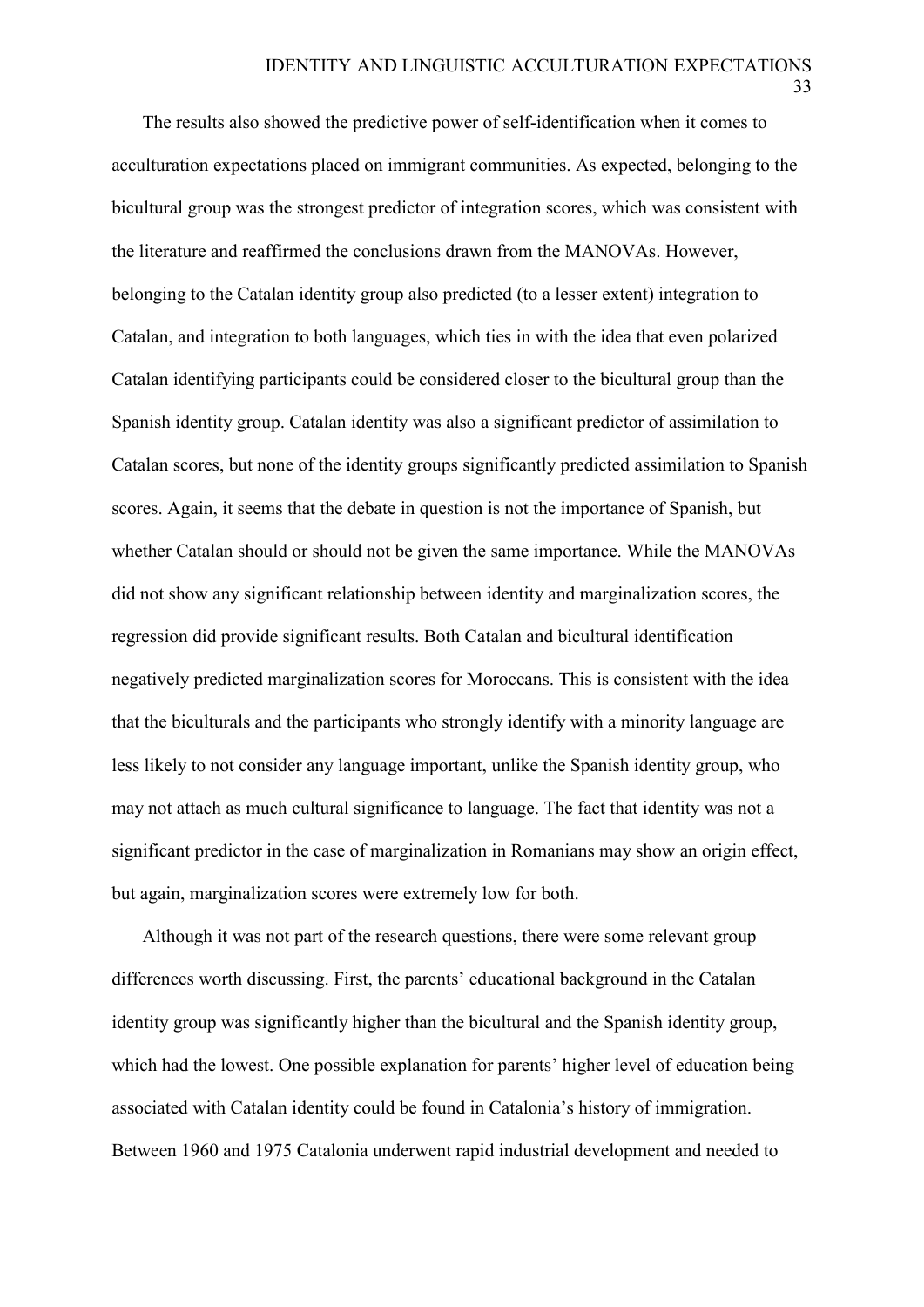34

expand its workforce. Approximately a million and a half people immigrated to Barcelona from more rural areas of Spain, mainly Andalusia, Extremadura and Murcia, settling in the new overcrowded metropolitan area. This coincided with Franco's dictatorship (1936-1975) that heavily repressed any expression of cultural diversity as well as regional languages like Catalan, and did not favor the newcomers' integration, let alone learning a language that could only be used behind closed doors (Clua i Fainé, 2011). Despite the efforts dedicated towards linguistic normalization, the effects of this period may remain, linking Spanish identity with families with a lower level of education. Even if the percentage of parents born outside Catalonia does not exceed 35% in the Spanish identity group, we do not have data on the origins of the generations previous to the parents, but this variable could be added in future research. Nevertheless, even though the parents of the Catalan identity group had the highest educational level, the bicultural group still had higher integration scores and it was a stronger predictor of integration measures, giving even more support the effect of identity complexity.

Additionally, although the original sample was quite balanced regarding gender (50.7% female, 49.3% male), there were significant differences among the three identity groups. While the Catalan and the Spanish group had more males (52.9% and 58%, respectively), females dominated the bicultural group (60.3%). Due to the different societal expectations placed on men and women it could be possible that women are less likely to hold 'extreme' ideas and tend to reconcile different opinions more than men. A similar example can be found in Ubalde, Alarcón, & Lapresta, 2017, where girls were more likely to integrate Catalan and Spanish than boys. Unfortunately, gender differences are usually not reported in studies on cultural identity, which is something that could be reconsidered in future research projects.

All in all, the results of this study support the idea that introducing immigrant languages to an already multilingual society is not only doable but potentially fosters a more welcoming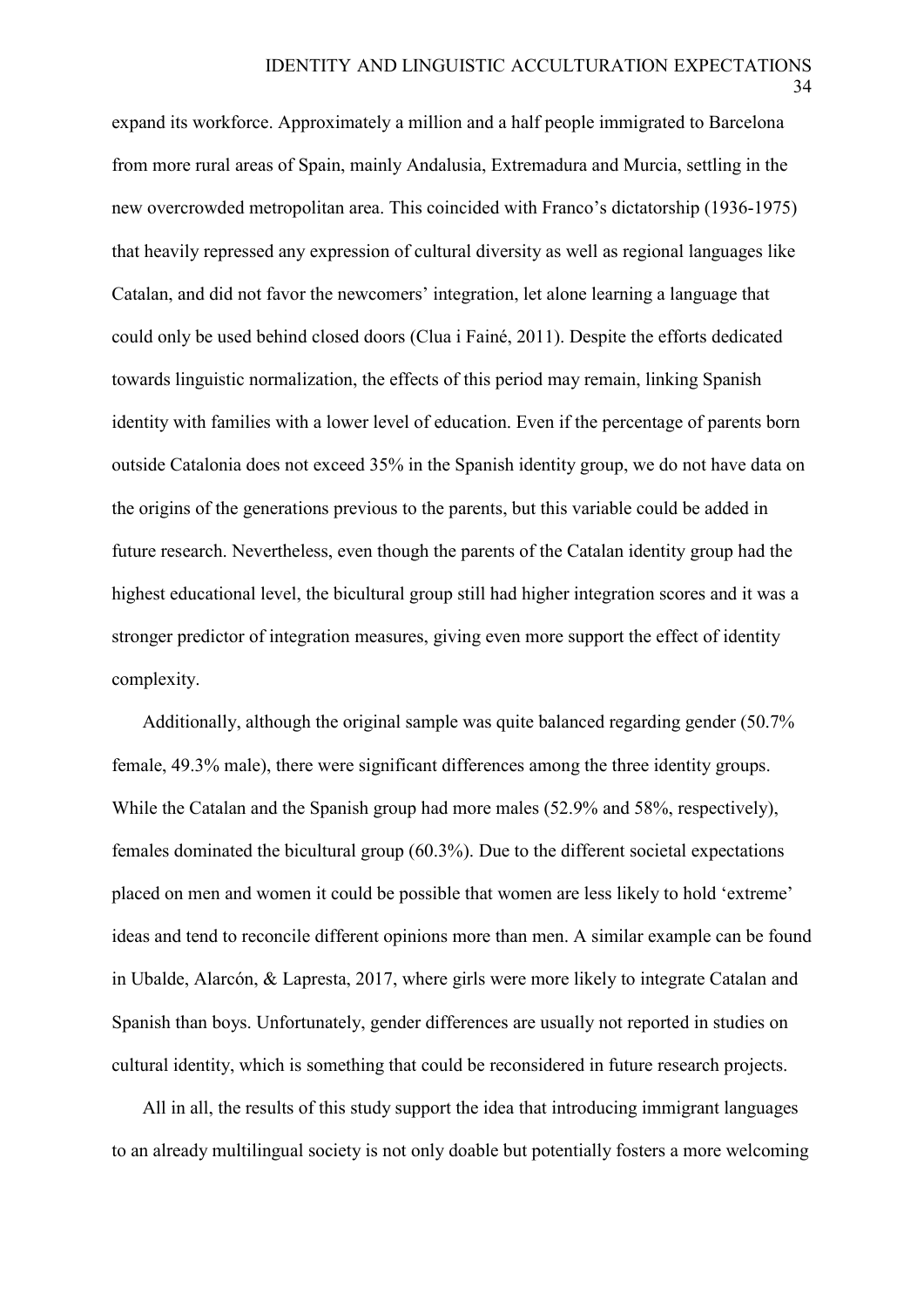environment. The current linguistic policies that have attempted to protect the multilingual nature of Catalonia while giving space for new languages seem to be successful in creating these positive attitudes towards multilingualism. However, this does not completely prevent intergroup conflict or discrimination, and thus increasing tolerance in multicultural and multilingual communities is a reasonable concern.

This entails important educational implications. Promoting dichotomous and exclusive identity orientations not only can create conflict within the host population, but it appears to be related to less inclusive acculturation expectations towards immigrant communities. Presenting Catalonia as a multilingual, multicultural and multiethnic reality may help to decrease dichotomous thinking. In the school context, this may be achieved by raising awareness about Catalonia's multilingual and multicultural reality and developing more inclusive linguistic programs that make space for the many languages of its population, giving them the same value as the European languages that have been traditionally present in Spanish classrooms (see Martín et al., 2003 and Yaĝmur & Extra, 2011 for a broader discussion on the legitimization of the languages of immigration).

## **Conclusions**

This study supported the empirical validity of linguistic acculturation as a relevant tool to analyze inter-group relationships and immigration processes, reinforcing the need to continue this underdeveloped line of research and highlighting the importance of language in social relations. Still, this investigation has some limitations, one being that the representativeness of the sample is limited to the area of Lleida. One must be aware that the distribution of identity profiles of other areas of Catalonia may vary, particularly in Barcelona, although the relationship between identity and acculturation expectations is expected to be similar. Additionally, further research is necessary to delve deeper into the effect of identity and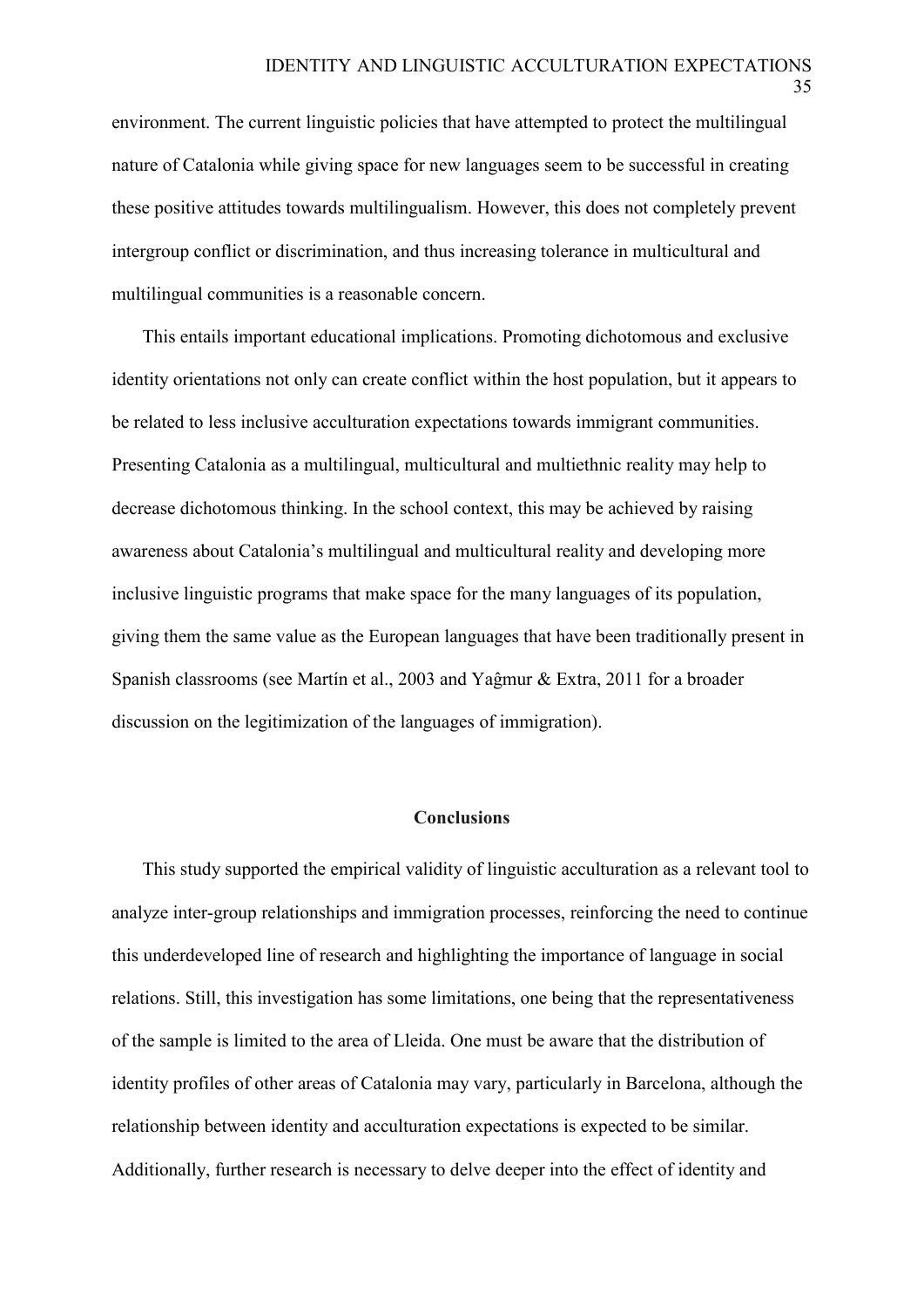linguistic acculturation processes. A more qualitative approach could provide more detailed information regarding how the construction of these identities relates to attitudes on immigrant acculturation and immigrant languages, and further studies could shed more light on the effects of gender and social class, that were difficult to analyze here.

As for the educational implications of this study, future research could explore further how addressing tensions within host communities in a school environment can not only reduce said tensions, but also impact tolerance towards minority groups like immigrants.

#### **Acknowledgements**

This work is part of two larger research projects and a grant funded by the Spanish Ministry of Economy and Competitiveness (reference number: EDU2014-54093-R, EDU2017-82479-R & IJCI-2016-28250) and the Agency for Management of University and Research Grants – AGAUR of the Government of Catalonia (reference number: 2017 SGR 322  $\&$  2018FI B 00636). This research article has received a grant for its linguistic revision from the Language Institute of the University of Lleida (2019 call).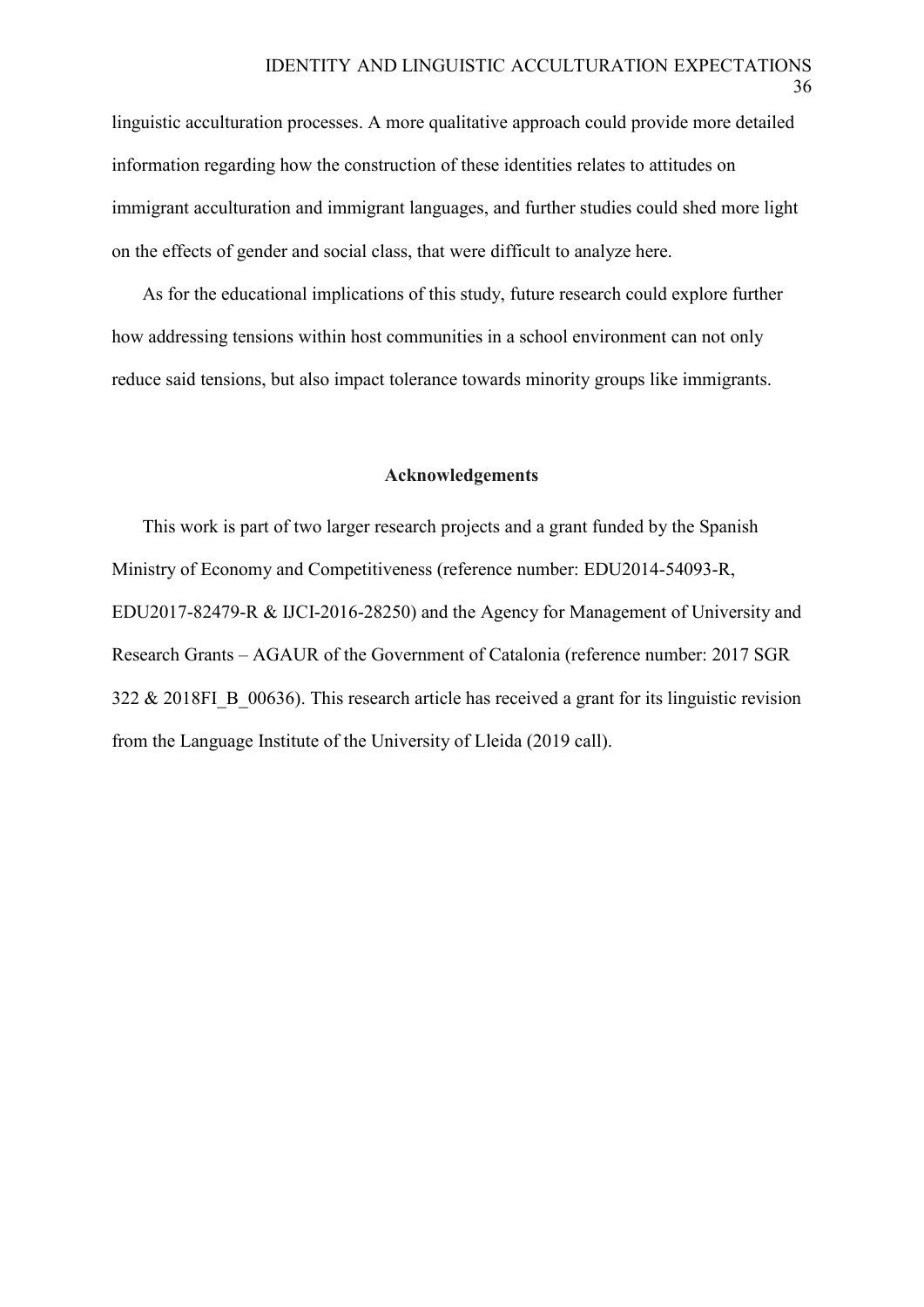## **References**

- Alarcón, A., & Garzón, L. (2013). Children of immigrants and social mobility in officially bilingual societies: The case of Catalonia. *Spanish in Context*, *10*(1), 92–113.
- Alvarez-Valdivia, I. M., & Vall, B. (2013). Orientación de la aculturación de los adolescentes inmigrados en Cataluña: Las variables socio-demográficas pueden marcar la diferencia? *Cultura y Educacion*, *25*(3), 309–321.
- Alvarez Valdivia, I. M., Schneider, B. H., & Carrasco, C. V. (2016). School Adjustment and Friendship Quality of First- and Second-Generation Adolescent Immigrants to Spain as a Function of Acculturation. *Journal of Adolescent Research*, *31*(6), 750–777.
- Arnau, J., & Vila, X. (2013). Language-in-education policies in the Catalan language area. In J. Arnau (Ed.), *Reviving Catalan at school: challenges and instructional approaches* (pp. 1–28). Bristol: Multilingual Matters.
- Berry, J. W. (1997). Immigration, acculturation, and adaptation. *Applied Psychology*, *46*(1), 5–34.
- Berry, J. W. (2005). Acculturation: Living successfully in two cultures. *International Journal of Intercultural Relations*, *29*(6 SPEC. ISS.), 697–712.
- Berry, J. W., & Hou, F. (2016). Immigrant acculturation and wellbeing in Canada. *Canadian Psychology*, *57*(4), 254–264.
- Berry, J. W., Phinney, J. S., Sam, D. L., & Vedder, P. (2006). *Immigrant youth in cultural transition : acculturation, identity, and adaptation across national contexts*. Erlbaum.
- Berry, J. W., & Sabatier, C. (2010). Acculturation, discrimination, and adaptation among second generation immigrant youth in Montreal and Paris. *International Journal of Intercultural Relations*, *34*(3), 191–207.
- Bleich, E. (2009). Where do Muslims stand on ethno-racial hierarchies in Britain and France? Evidence from public opinion surveys, 1988-2008. *Patterns of Prejudice*, *43*(3–4), 379–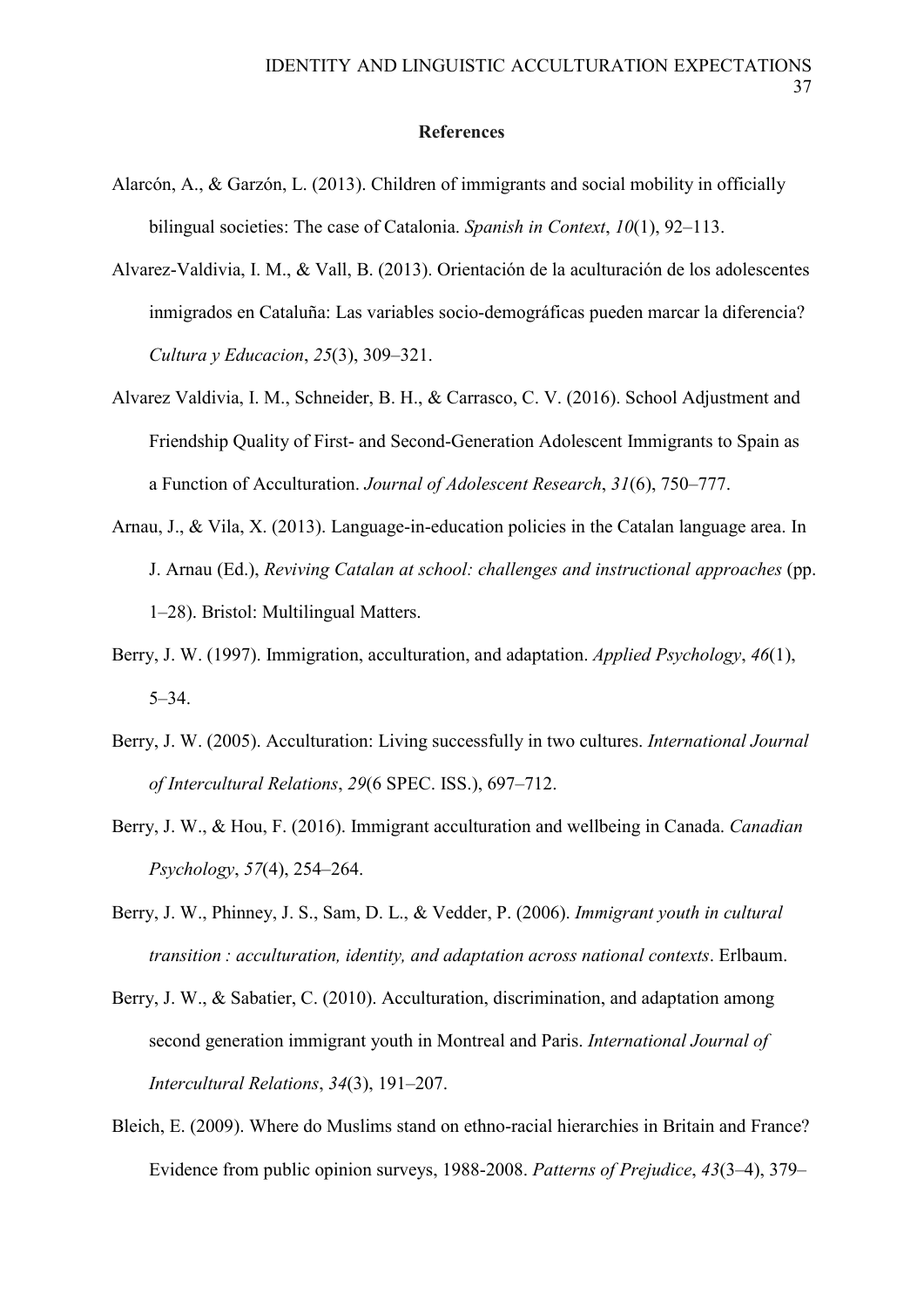- Bourhis, R. Y., Moise, L. C., Perreault, S., Moõè, Â., Perreault, Â., & Sene, S. (1997). Towards an Interactive Acculturation Model : A Social Psychological Approach Towards an Interactive Acculturation Model : A Social. *International Journal of Psychology*, *32*(6), 37–41.
- Brewer, M. B., & Pierce, K. P. (2005). Social Identity Complexity and Outgroup Tolerance. *Personality and Social Psychology Bulletin*, *31*(3), 428–437.
- Clua i Fainé, M. (2011). Catalan, immigrants and charnegos: "race", "cultura" and "mixture" in Catalan Nationalist Rhetoric. *Revista de Antropología Social*, *20*, 55–75.
- Fernández, I., Silván-Ferrero, P., Molero, F., Gaviria, E., & García-Ael, C. (2015). Perceived Discrimination and Well-Being in Romanian Immigrants: The Role of Social Support. *Journal of Happiness Studies*, *16*(4), 857–870.
- Garcia, I., Larrañaga, N., Berasategi, N., & Azurmendi, M. J. (2017). Attitudes towards languages, contact cultures and immigrant groups according to the ethnolinguistic identity of Basque students. *Cultura y Educacion*, *29*(1), 62–96. https://doi.org/10.1080/11356405.2016.1269502
- Gattino, S., Miglietta, A., Rizzo, M., & Testa, S. (2016). Muslim Acculturation in a Catholic Country: Its Associations With Religious Identity, Beliefs, and Practices. *Journal of Cross-Cultural Psychology*, *47*(9), 1194–1200.
- Gaudet, S., & Clément, R. (2009). Forging an identity as a linguistic minority: Intra- and intergroup aspects of language, communication and identity in Western Canada. *International Journal of Intercultural Relations*, *33*(3), 213–227.
- Heller, M. (2008). Language and the nation-state: Challenges to sociolinguistic theory and practice. *Journal of Sociolinguistics*, *12*(4), 504–524.
- Huff, S. T., Lee, F., & Hong, Y. Y. (2017). Bicultural and Generalized Identity Integration Predicts Interpersonal Tolerance. *Journal of Cross-Cultural Psychology*, *48*(5), 644–666.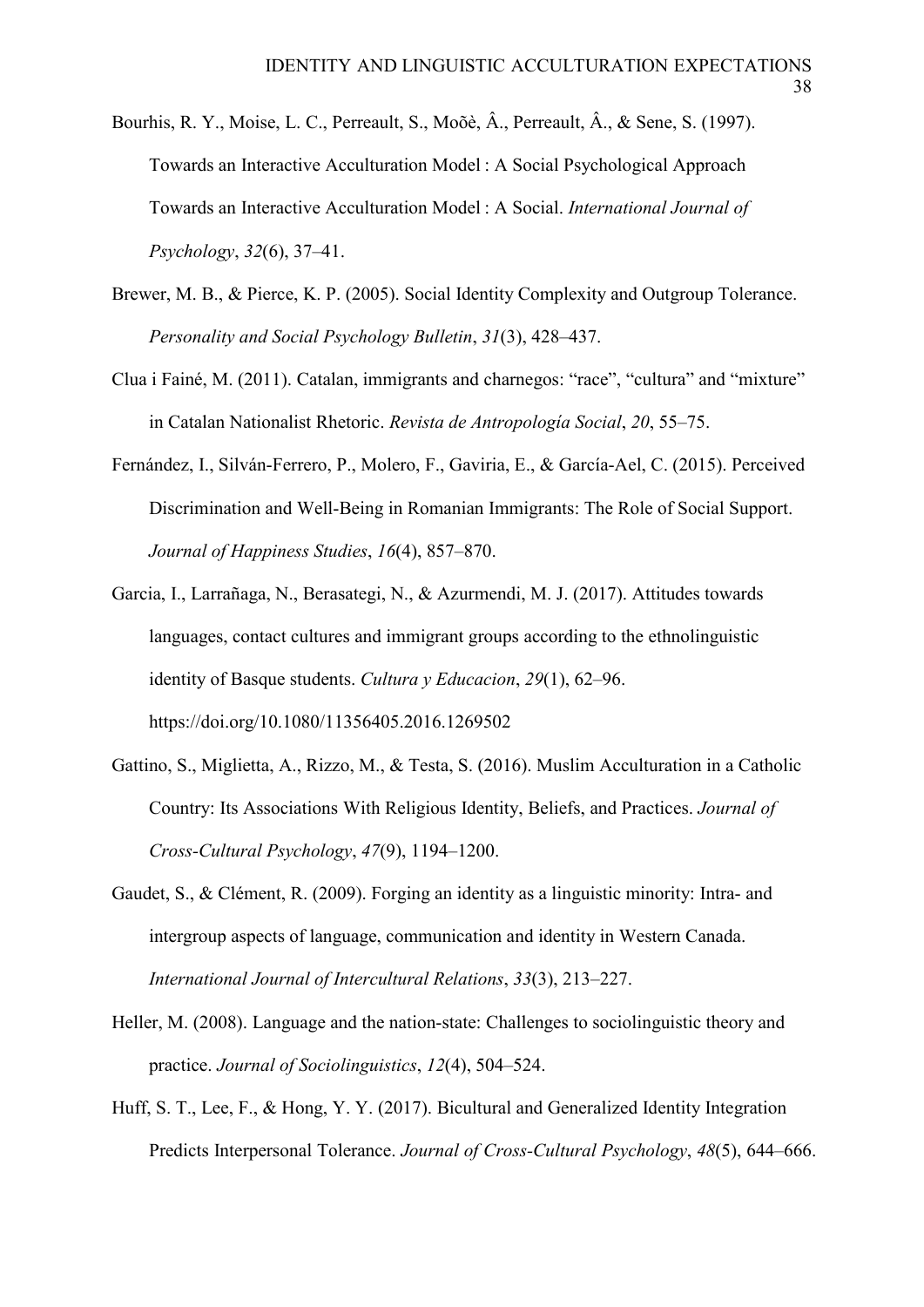IDESCAT. (2018a). Padrón municipal de habitantes. Ampliación de resultados de la población extranjera. Retrieved from:

http://www.idescat.cat/poblacioestrangera/?geo=cat&nac=a&b=12&lang=es

- IDESCAT. (2018b). Población según lengua de identificación. Retrieved from: http://www.idescat.cat/pub/?id=eulp&n=3173&lang=en
- Julián, R. M. (2017). Estudios de aculturación en España en la última década, *Papeles del Psicólogo / Psychologist Papers*, *38*(2), 125–134.
- Kunst, J. R., & Sam, D. L. (2014). "It's on Time That They Assimilate" Differential acculturation expectations towards first and second generation immigrants. *International Journal of Intercultural Relations*, *39*(1), 188–195.
- Lapresta-rey, C., Huguet, Á., & Poalelungi, C. (2014). Interrelaciones autoidentificatorias en Cataluña. Jóvenes "autóctonos", comunitarios, magrebíes e hispanoamericanos. *Scripta Nova. Revista Electrónica de Geografía y Ciencias Sociales*, *XVIII*(490).
- Larrañaga, N., Garcia, I., Azurmendi, M. J., & Bourhis, R. (2016). Identity and acculturation: interethnic relations in the Basque Autonomous Community. *Journal of Multilingual and Multicultural Development*, *37*(2), 131–149.
- Martín, L., Alcalá, E., Garí, A., Mijares, L., Sierra, I., & Rodríguez, M. Á. (2003). *¿Asimilar o inmigrar?. Dilemas ante el multilingüísmo en las aulas*. Madrid : Ministerio de Educación y Cultura.
- Montaruli, E., Bourhis, R. Y., & Azurmendi, M. (2011). Identity , language , and ethnic relations. *Journal of Sociolinguistics*, 94–121.
- Montaruli, E., Bourhis, R. Y., Azurmendi, M. J., & Larrañaga, N. (2011). Social identification and acculturation in the Basque Autonomous Community. *International Journal of Intercultural Relations*, *35*(4), 425–439.

Montreuil, A., & Bourhis, R. Y. (2001). Majority acculturation orientations toward "valued"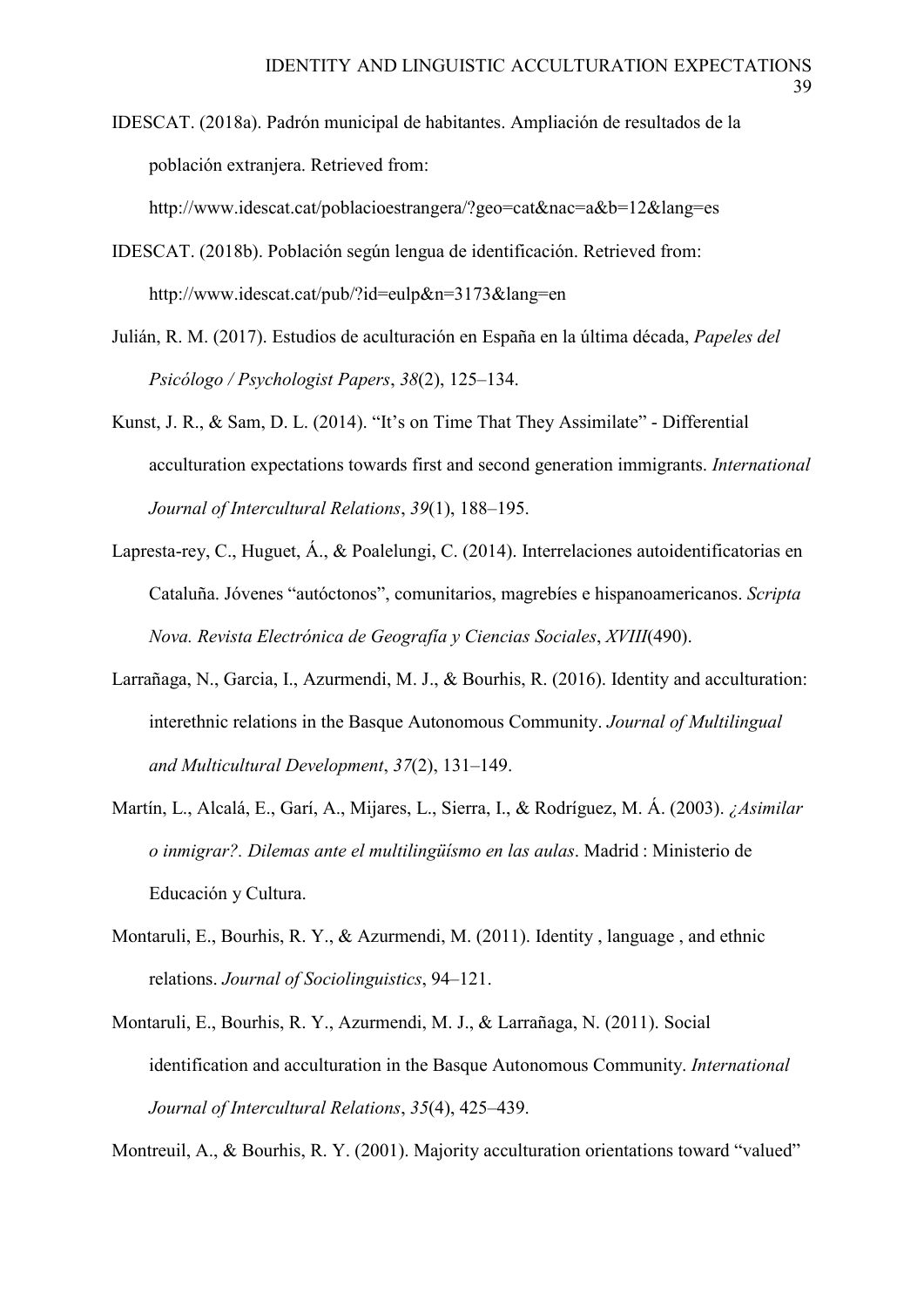and "devalued" ommigrants. *Journal of Cross-Cultural Psychology*, *32*(6), 698–719.

- Montreuil, A., & Bourhis, R. Y. (2004). Acculturation orientations of competing host communities toward valued and devalued immigrants. *International Journal of Intercultural Relations*, *28*(6), 507–532.
- Navas, M., Pumares Fernández, P., Sánchez Miranda, J., García Fernández, M. C., Rojas Tejada, A. J., Cuadrado Guirado, I., … Fernández Prados, J. S. (2004). *Estrategias y actitudes de aculturación:la perspectiva de los inmigrantes y de los autóctonos en Almería*.
- Navas, M., Pumares, P., Sánchez, J., García, M. C., Rojas, A., Cuadrado, I., … Fernández, S. (2004). *Estrategias y actitudes de aculturación: la perspectiva de los inmigrantes y de los autóctonos en Almería*. Junta de Andalucía.
- Navas, M., Rojas, A., & García, M. C. (2011). Concordancia entre actitudes y percepciones de aculturación de la población autóctona hacia los inmigrantes magrebies: Relación con las actitudes prejuiciosas. = Concordance between acculturation attitudes and perceptions of the Spaniards toward Maghreb i. *Anales de Psicología*, *27*(1), 186–194.
- Pujolar, J. (2010). Immigration and language education in Catalonia: Between national and social agendas. *Linguistics and Education*, *21*(3), 229–243.
- Pujolar, J., & Gonzàlez, I. (2013). Linguistic ' mudes ' and the de-ethnicization of language choice in Catalonia. *International Journal of Bilingual Education and Bilingualism*, *16*(2), 138–152.
- Pujolar, J., & Puigdevall, M. (2015). Linguistic mudes: How to become a new speaker in Catalonia. *International Journal of the Sociology of Language*, *2015*(231), 167–187.
- Reitz, J. G., Simon, P., & Laxer, E. (2017). Muslims' social inclusion and exclusion in France, Québec, and Canada: does national context matter?\*. *Journal of Ethnic and Migration Studies*, *43*(15).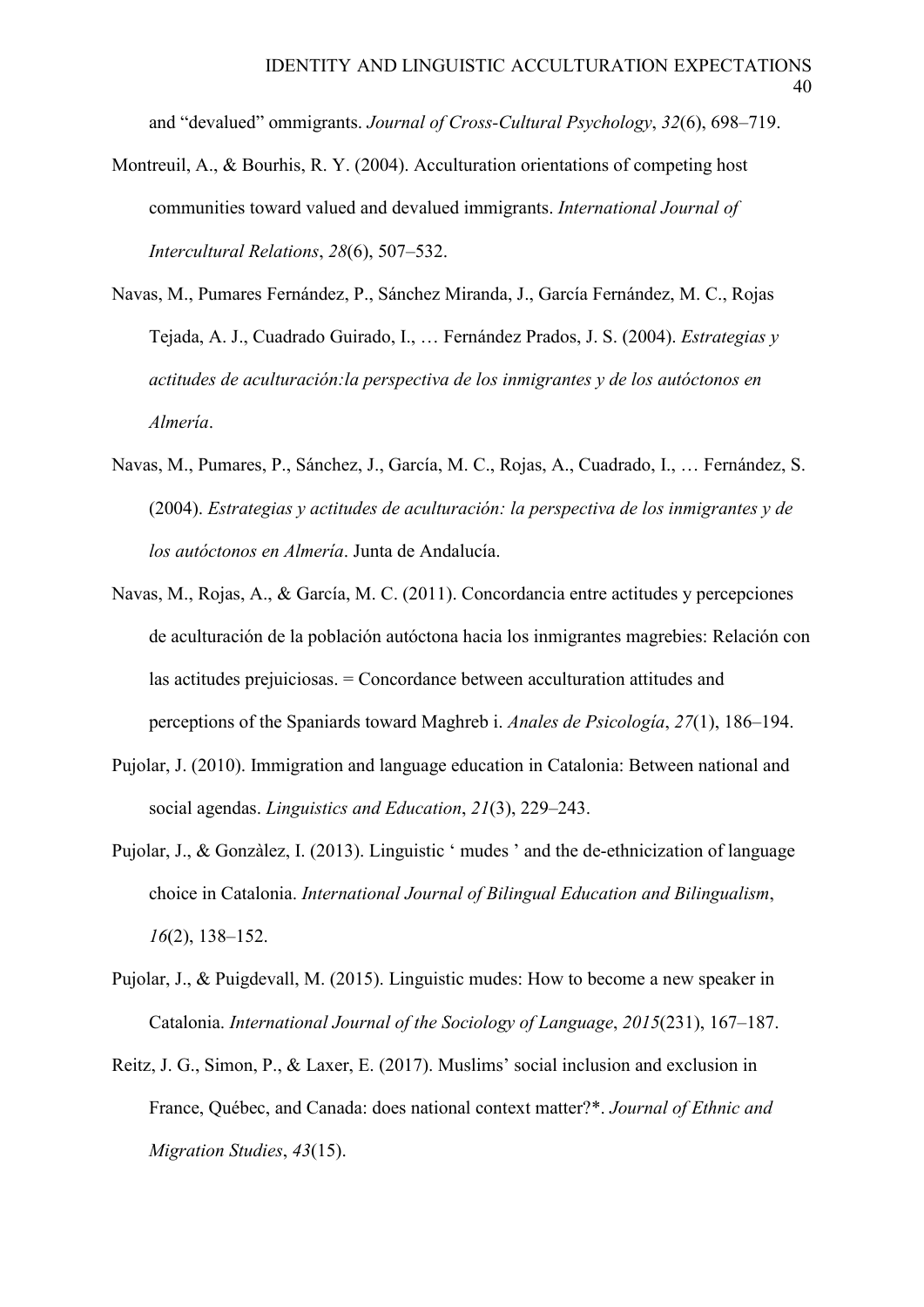- Retortillo, Á., & Rodriguez, H. (2010). Estrategias de aculturación y adaptación psicológica en un grupo de inmigrantes. *Apuntes de Psicología*, *28*(1), 19–30.
- Roccas, S., & Brewer, M. B. (2002). Social Identity Complexity. *Personality and Social Psychology Review*, *6*(2), 88–106.
- Rojas, A. J., Sayans-Jiménez, P., & Luque, M. N. (2012). Similitud percibida y actitudes de aculturación en autóctonos e inmigrantes. = Perceived similarity and acculturation attitudes of native and immigrants. *International Journal of Psychological Research*, *5*(1), 70–78.
- Saleem, M., Dubow, E., Lee, F., & Huesmann, R. (2018). Perceived Discrimination and Intergroup Behaviors: The Role of Muslim and American Identity Integration. *Journal of Cross-Cultural Psychology*, *49*(4), 602–617.
- Solana, M. S., Luken, V. de M., García, D. R., & de Sans, Á. P. (2012). Conocimiento de las lenguas oficiales entre inmigrantes extranjeros en cataluña, e implicaciones sobre su integración social. *Migraciones*, *32*(1), 103–138.
- Spiegler, O., Güngör, D., & Leyendecker, B. (2016). Muslim Immigrant Parents' Social Status Moderates the Link Between Religious Parenting and Children's Identification with the Heritage and Host Culture. *Journal of Cross-Cultural Psychology*, *47*(9), 1159– 1177.
- Storm, I., Sobolewska, M., & Ford, R. (2017). Is ethnic prejudice declining in Britain? Change in social distance attitudes among ethnic majority and minority Britons. *British Journal of Sociology*, *68*(3), 410–434.
- Tajfel, H. (1972). La catégorisation sociale, in Moscovici, S. (Ed.) *Introduction à la Psichologie Sociale.* París: Larousse.
- Tajfel, H. (1978). The psichological structure of intergroup relations, in Tajfel, H. (Dir.) *Differentation between groups: studies in the social psychology of intergroups relations.*